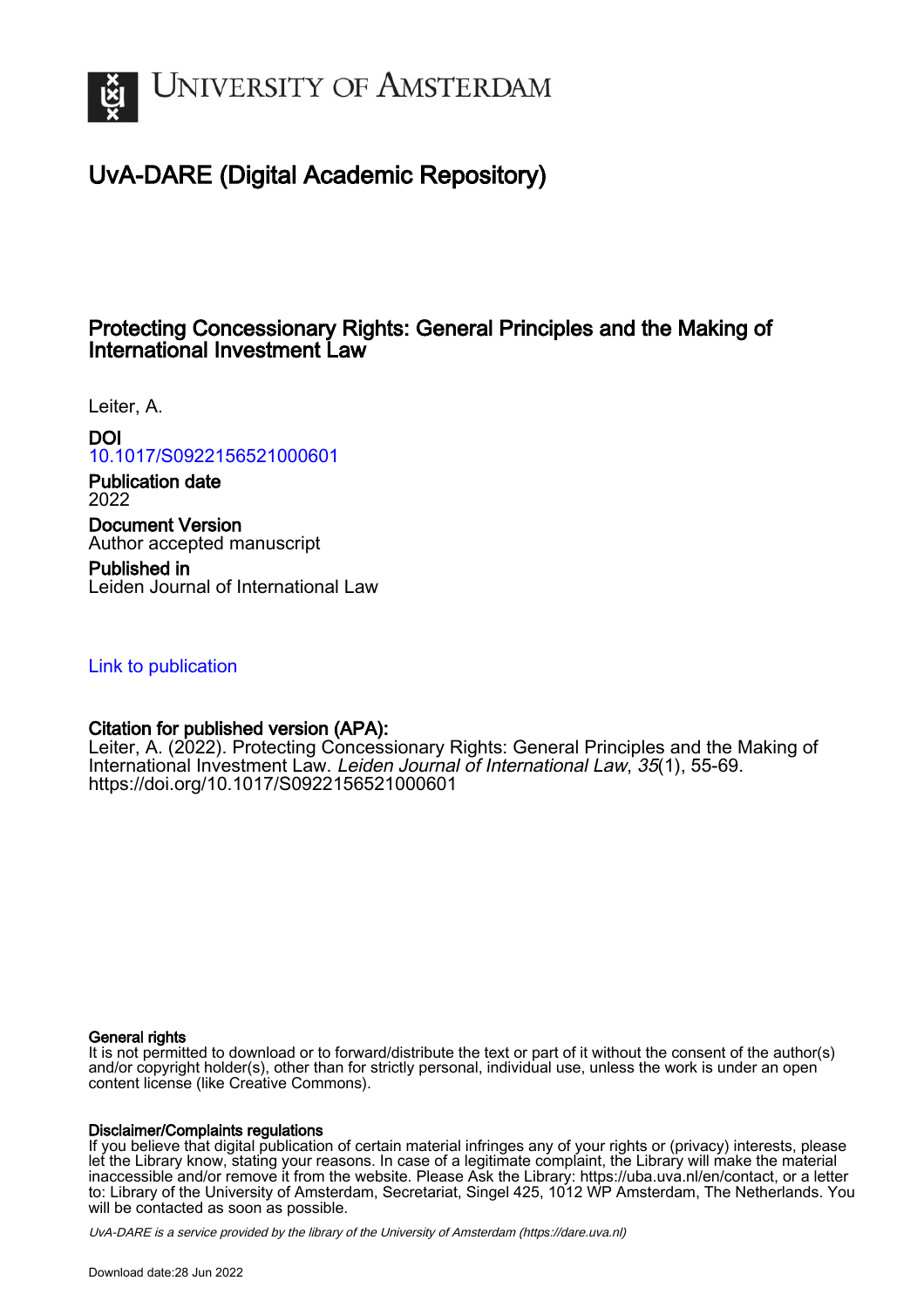



# PROTECTING CONCESSIONARY RIGHTS: GENERAL PRINCIPLES AND THE MAKING OF INTERNATIONAL INVESTMENT LAW

Andrea Leiter

Amsterdam Law School Legal Studies Research Paper No. 2021-03 Amsterdam Center for International Law No. 2021-01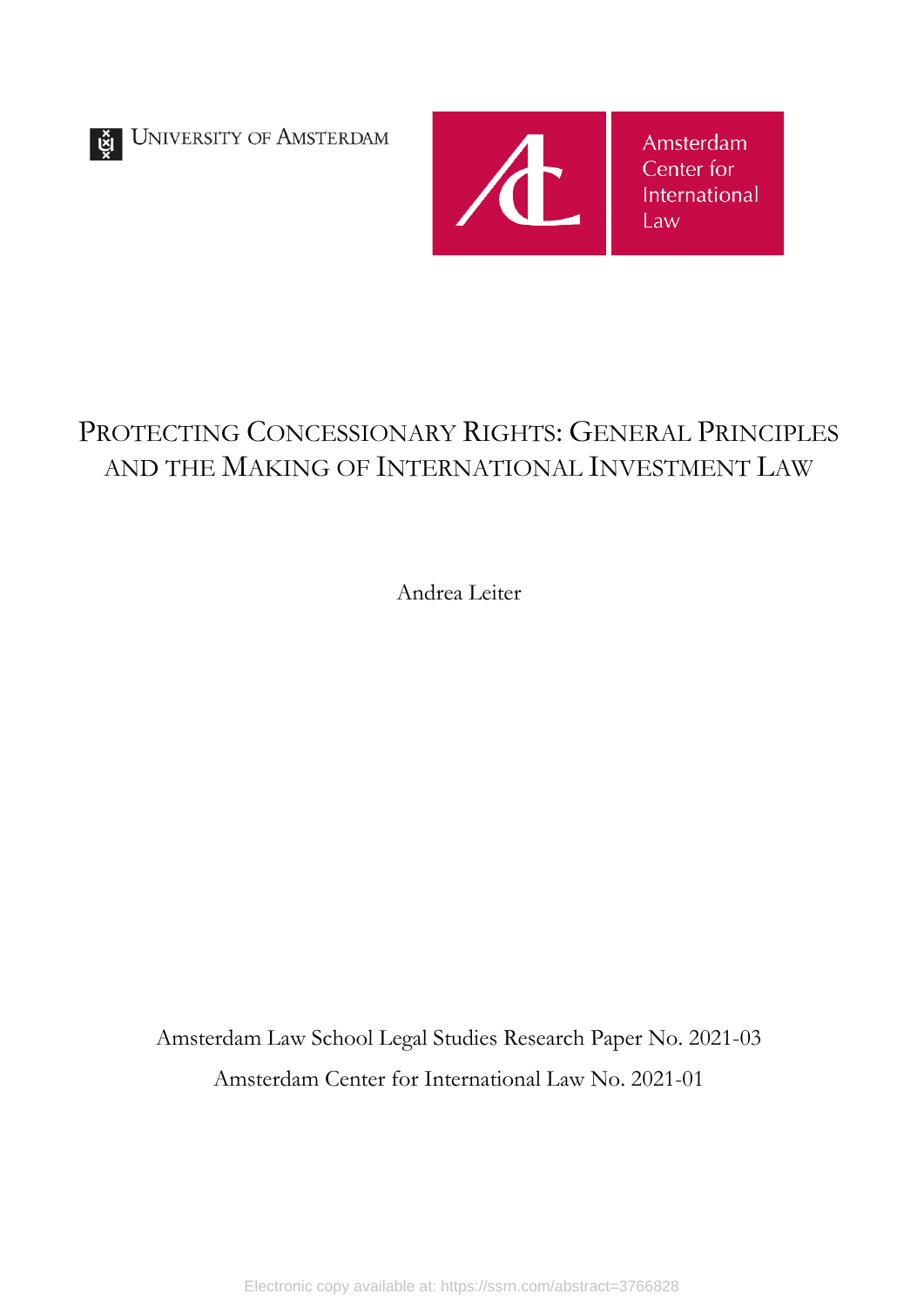# Protecting concessionary rights:

# General principles and the making of international investment law

#### Keywords

Concession agreements – general principles – arbitration – civilisation – development

#### **Abstract**

This article engages with the history of international investment law in the first half of the 20th century. It traces how British international lawyers and economists inscribed their vision of an international legal order protecting private property of Western companies against attempts at nationalisation in the wake of socialist revolutions and the decolonisation of large parts of the world. The article focuses on the role of 'general principles of law as recognized by civilized nations' as building blocks for an international legal order today called international investment law. Based on the analysis of arbitrations over disputes resulting from concession agreements and scholarly writings in the interwar period, this contribution draws out the modes of authorisation upon which these invocations rested. At the heart of the vision were ideas of 'modernity' 'civilisation' 'equity' and 'justice' that enabled a temporalisation of difference, locating Western claims to legality above rivalling claims of socialist and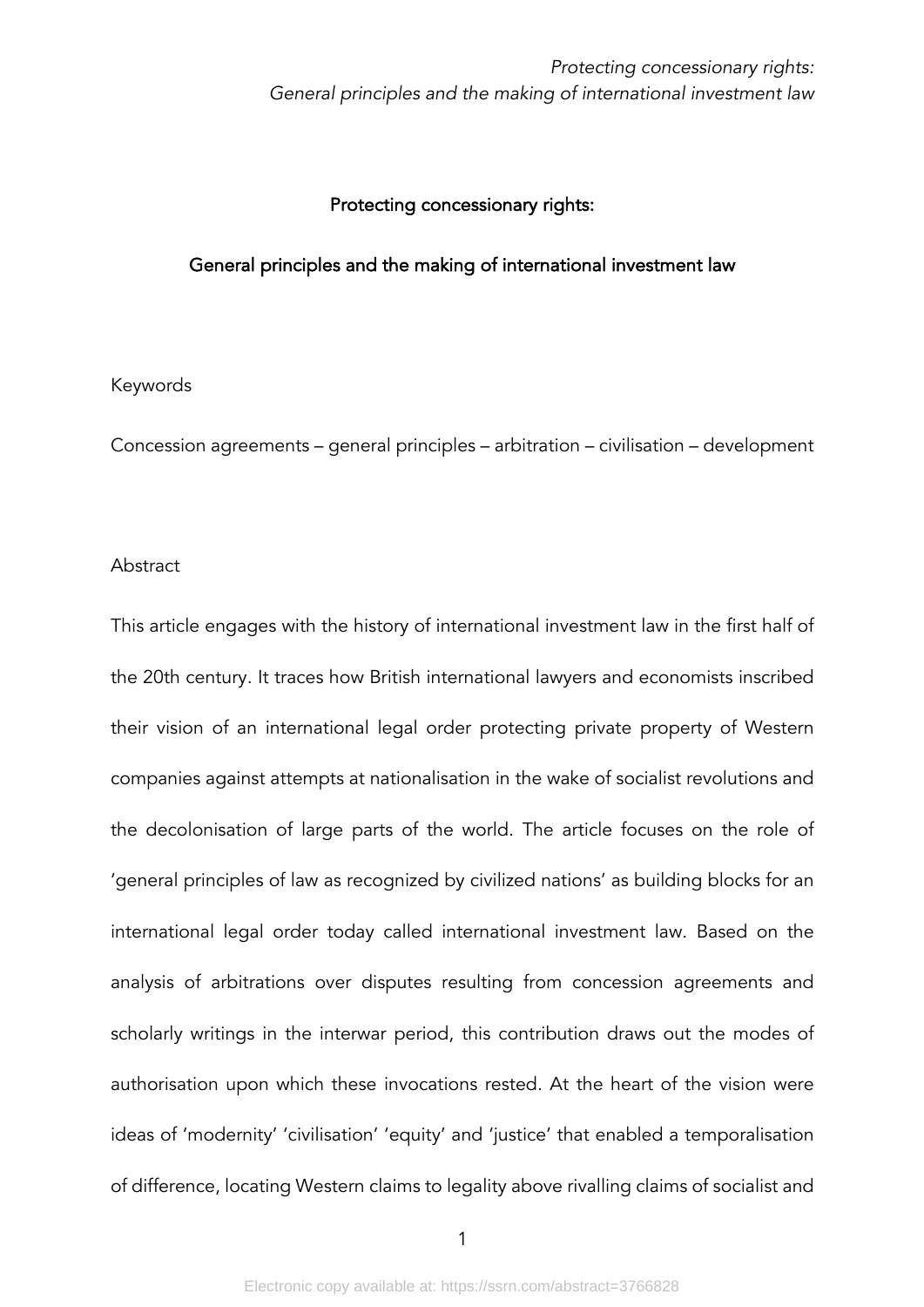'newly independent' states. These ideas ultimately constituted the paradox of a 'modern law of nature' that claimed timeless universality while authorising the ordering of foreign property in line with Western conceptions of modernity.

1. Introduction

The codification of 'general principles of law recognized by civilised nations' in Article 38(3) of the Statute of the Permanent Court of Justice marks a well-known event in the history of international law.<sup>1</sup> The list of sources drafted in 1920 was carried over into the corresponding Article 38 of the Statute of the International Court of Justice and is the hallmark of sources doctrine until today. Yet, general principles have not played as important a role in the development of international law as treaties and custom did and have received much less scholarly attention.<sup>2</sup>

In the following, the article traces the role of 'general principles of law recognized by civilized nations' in the first half of the  $20<sup>th</sup>$  century as the fundamental building block for the coming into being of the field on international investment law. First, the article shows that general principles were invoked in the practice of early investor state

<sup>1</sup> Permanent Court of International Justice: Advisory Committee of Jurists, Procès-Verbaux of the Proceedings of the Committee June 16th-July 24th 1920 with Annexes (1920).

 $2$  J. d'Aspremont, 'What Was Not Meant to Be: General Principles of Law as a Source of International Law' in R. Pisillo Mazzeschi and P. De Sena (eds.), *Global Justice, Human Rights and the Modernization of International Law* (2018) 163.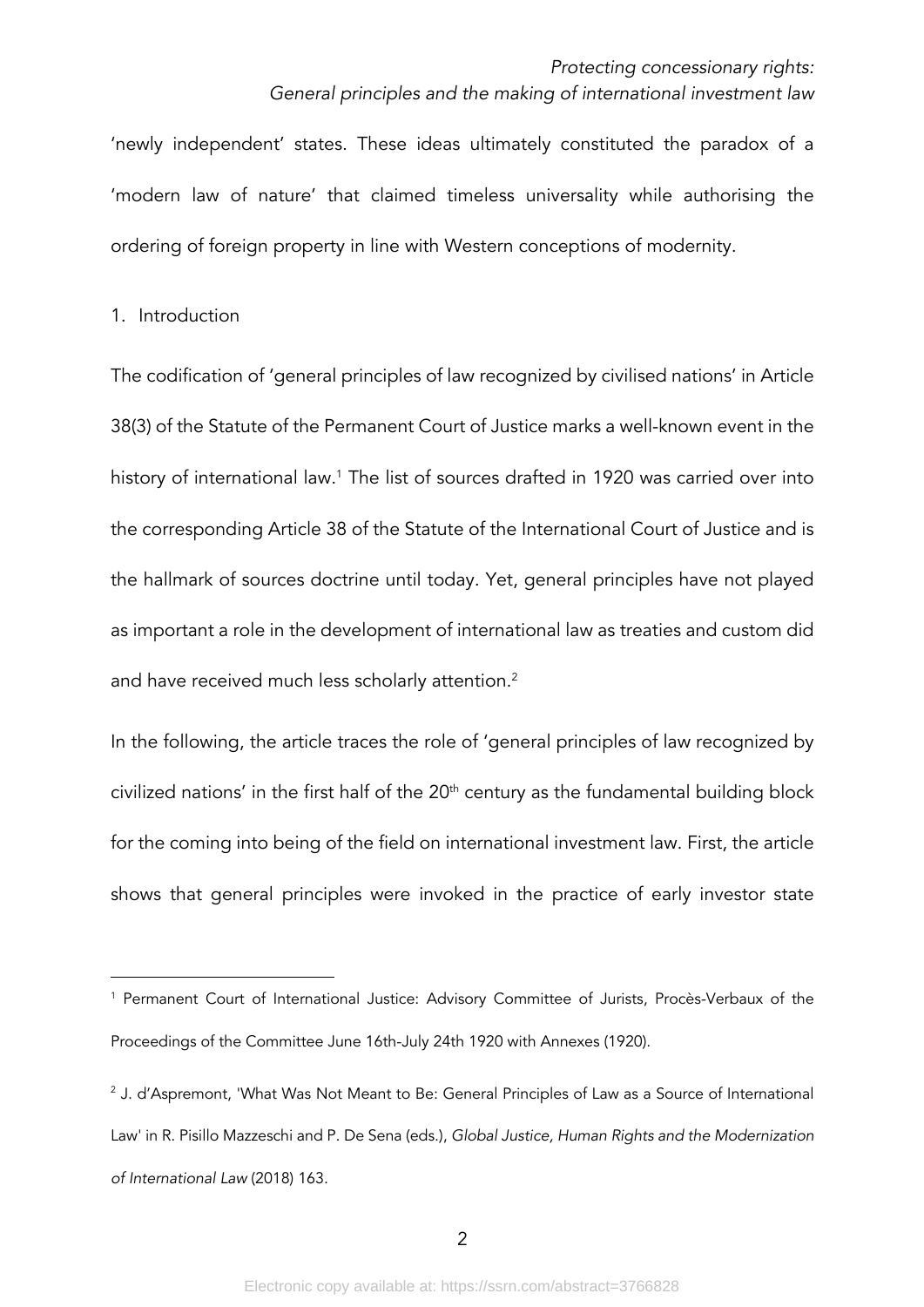#### *Protecting concessionary rights:*

#### *General principles and the making of international investment law*

arbitrations to claim the applicability of an international legal order superseding domestic law. At the occasion of arbitrations concerning disputes over concession agreements, the reference to an international order enabled positioning the protection of foreign property as universal rule against domestic attempts at largescale redistributions of wealth. Second, the article draws out how general principles were considered in scholarly writings in the same period, especially in the works of Sir Hersch Lauterpacht and Sir Arnold McNair. By drawing out the private law character of their conceptualisation, the article shows how general principles were a vessel for prioritising the continuation and protection of accrued wealth over attempts at redistribution for the public good. Finally, the article shows that the authority for successfully establishing an international order of this character is drawn from a temporalisation of difference that creates a paradoxical understanding of general principles as 'akin to a modern law of nature'.

# 2. Internationalisation of contracts

Most early investor-state arbitrations of the first half of the  $20<sup>th</sup>$  century, meaning arbitrations in which a company engaged in a legal dispute with a state in an international arbitral forum, have a commonality; they were based on a concession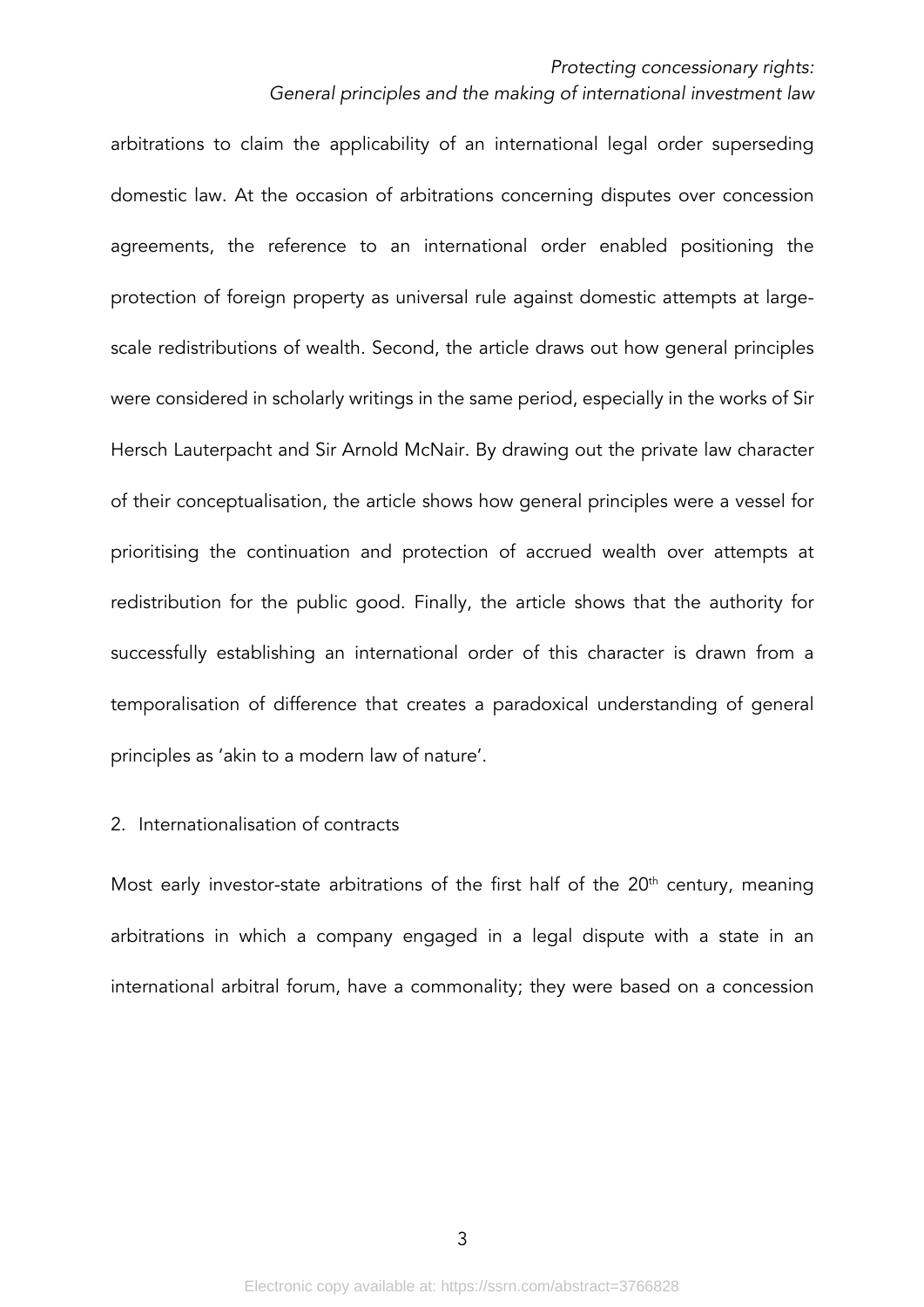#### *Protecting concessionary rights:*

#### *General principles and the making of international investment law*

agreement<sup>3</sup> until well into the 1950s.<sup>4</sup> Concession agreements denote 'a broad range of legal instruments under which a State grants certain economic rights and privileges to foreign investors within the framework of a public function',<sup>5</sup> usually involving the exploitation of natural resources or the construction of large-scale infrastructure projects. The fate of these legal instruments was highly controversial during and after decolonisation and the socialist revolutions in a number of countries around the globe.6 One could think of the nationalisations in the course of the socialist revolutions in the Soviet Union and Mexico, the large land reforms in Eastern Europe, or the later

<sup>&</sup>lt;sup>3</sup> In the collection of records of 15 investor-state arbitrations before 1934, all were based on a dispute over a concession agreement.

<sup>4</sup> Even after the ratification of the ICSID Convention in 1966, the 25 cases brought in the first 25 years of its existence were based on a breach of contract or concession. J. Pauwelyn, 'Rational Design or Accidental Evolution? The Emergence of International Investment Law' in Z. Douglas et al (eds.), *The Foundations of International Investment Law: Bringing Theory into Practice* (2014) 30.

<sup>5</sup> C. Ohler, 'Concessions' (2013) *Max Planck Encyclopedia of Public International Law*, 1. For a doctrinal characterisation and list of concession agreements concluded between 1492 and 1973 see P. Fischer, *Die internationale Konzession: Theorie und Praxis der Rechtsinstitute in den internationalen Wirtschaftsbeziehungen* (1974).

<sup>6</sup> For an account of the role of concession agreements in expanding colonial indirect rule see: M. Craven, 'Colonial Fragments: Decolonisation, Concessions and Acquired Rights' in J. von Bernstorff and P. Dann (eds.), *The Battle for International Law: South-North Perspectives on the Decolonization Era* (2020) 101.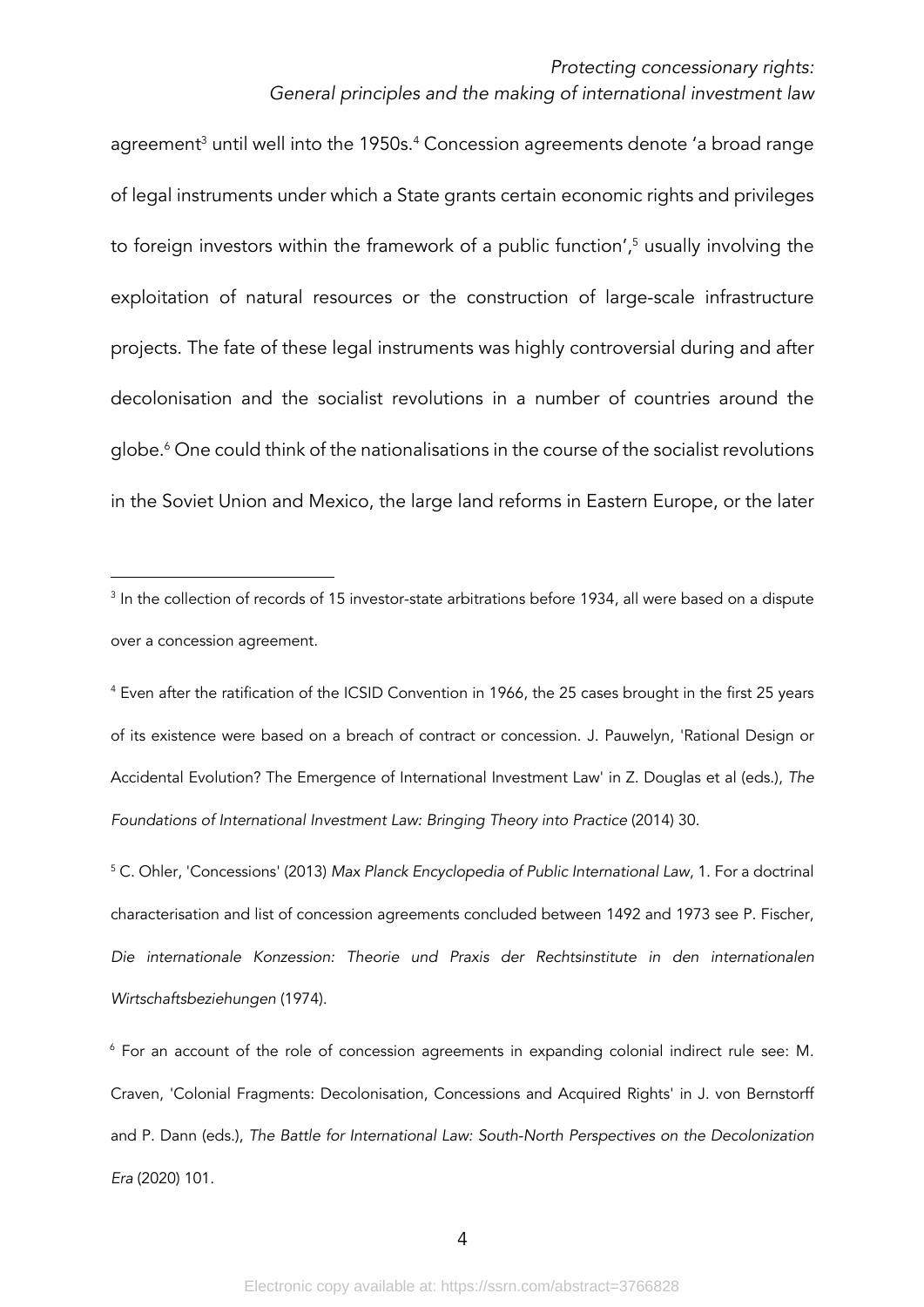nationalisation of the Anglo-Iranian oil company. Other instances were linked to decolonisation and the claim to control over resources and industry by 'newly' independent states. In all these instances contracts granting rights to foreign investors were affected by legal measures of the 'new' government.

In an attempt by Western governments, companies and their legal representatives to safeguard foreign property from such restructurings of property holdings, they developed the theory of the internationalisation of contracts, meaning 'the removal of the foreign investment transaction from the sphere of the host state's law and its subjection to an immutable, supranational system'.<sup>7</sup> It was a conjunction of 'extra-State law or norms [...] with an independent forum<sup>'8</sup> that were at the core of the coming into being of what we call international investment law today. But how was this achieved – how were concession agreements moved from the domestic to the international sphere?

Focusing on the applicable law for concession agreements the *Serbian and Brazilian Loans Ca*s*es* of 1929 offers a useful point of entry. In the *Serbian and Brazilian Loans* 

<sup>7</sup> M. Sornarajah, *The International Law on Foreign Investment* (2010) 289.

<sup>8</sup> AZ. El-Chiati, 'Protection of Investment in the Context of Petroleum Agreements' (1987) 204 *Recueil des cours de l'Académie de Droit International de la Haye* 9-170, at 44. A discussion of a possible interpretation in accordance with Islamic law can be found in W. M. Ballantyne, *Essays and Addresses on Arab Laws* (2000) 85.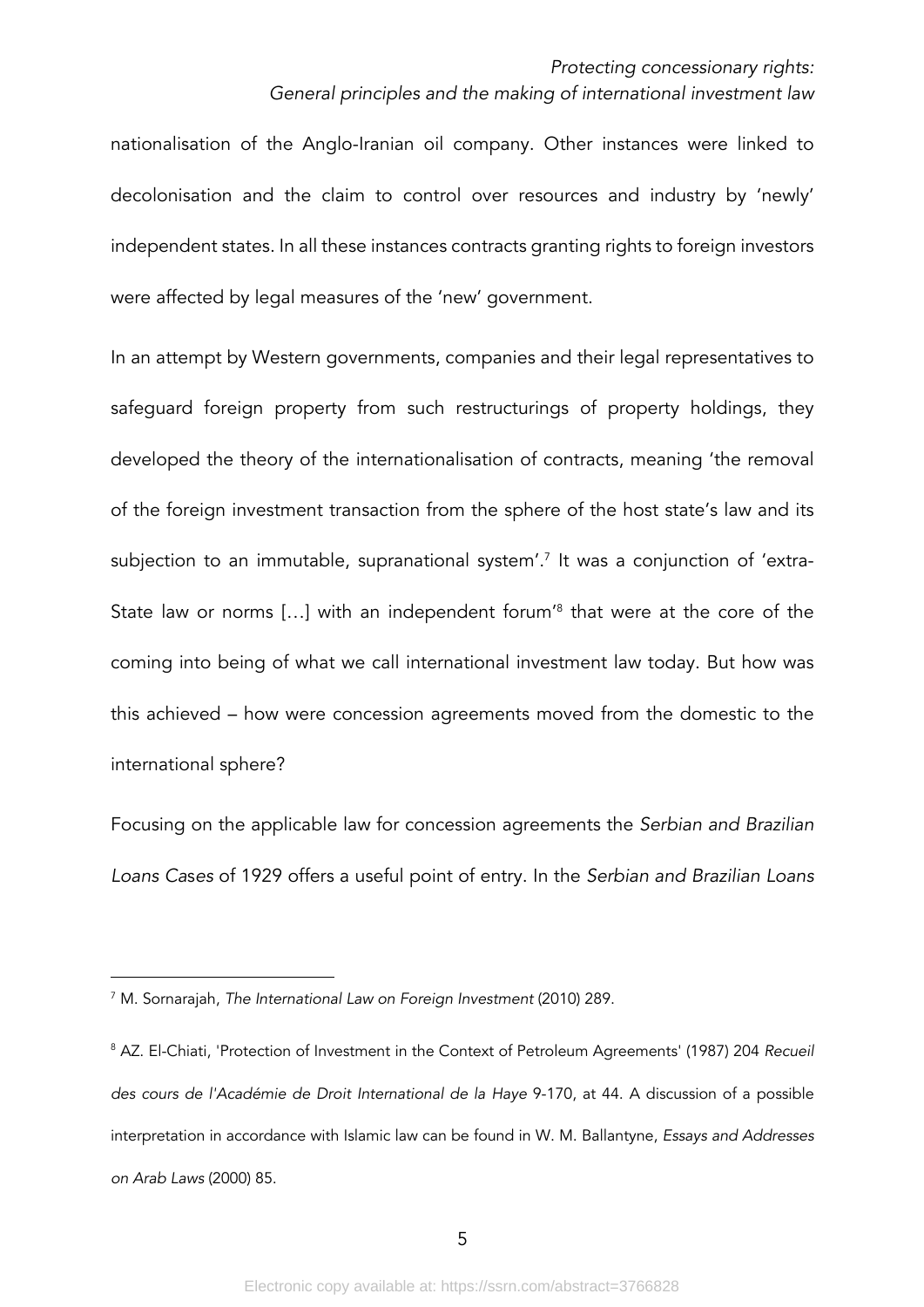*Cases*, the Permanent Court of International Justice (PCIJ) made the famous stipulation that 'any contract which is not a contract between States in their capacity as subjects of international law is based on the municipal law of some country.<sup>19</sup> Since concession agreements involved a state on the one hand, but a company or an individual on the other, they would fall under municipal law. What a close reading of early arbitral awards reveals, is that this rule on the applicable law was restated in almost every award. However, in many cases its invocation was then followed by a reference to a law of higher order by way of general principles, a law that was ultimately located outside the realm of national laws.  $10$  This was necessary, it was

<sup>9</sup> *Payment of Various Serbian/Brazilian Federal Loans Issued in France* [1929] (Judgment) (ser A) Nos 20/21 PCIJ 4, at 41.

<sup>&</sup>lt;sup>10</sup> Some examples of cases referencing general principles in consideration of the applicable law are the *Palestine Railway* case (*Société du Chemin de Fer Ottoman de Jaffa à Jerusalem et Prolongements* v. *Government of the United Kingdom*, 1922), the Lena Goldfields case (*Lena Goldfields Ltd.* v. *Soviet Union*, 1930), the Watercourses in Katanga case (*Compagnie du Katanga* v. *The Colony of the Belgian Congo*, 1931), the *Greek Telephone Company* case (*Greek Telephone Company* v. *Government of Greece*, 1935), the Sheikh of Abu Dhabi case (*Petroleum Development (Trucial Coast) Ltd* v. *the Sheikh of Abu Dhabi*, 1951), the Ruler of Qatar case (*Ruler of Qatar* v. *International Marine Oil Company, Ltd.* 1953), The *ARAMCO* case (*Saudi Arabia* v. *Arabian American Oil Company*, 1963).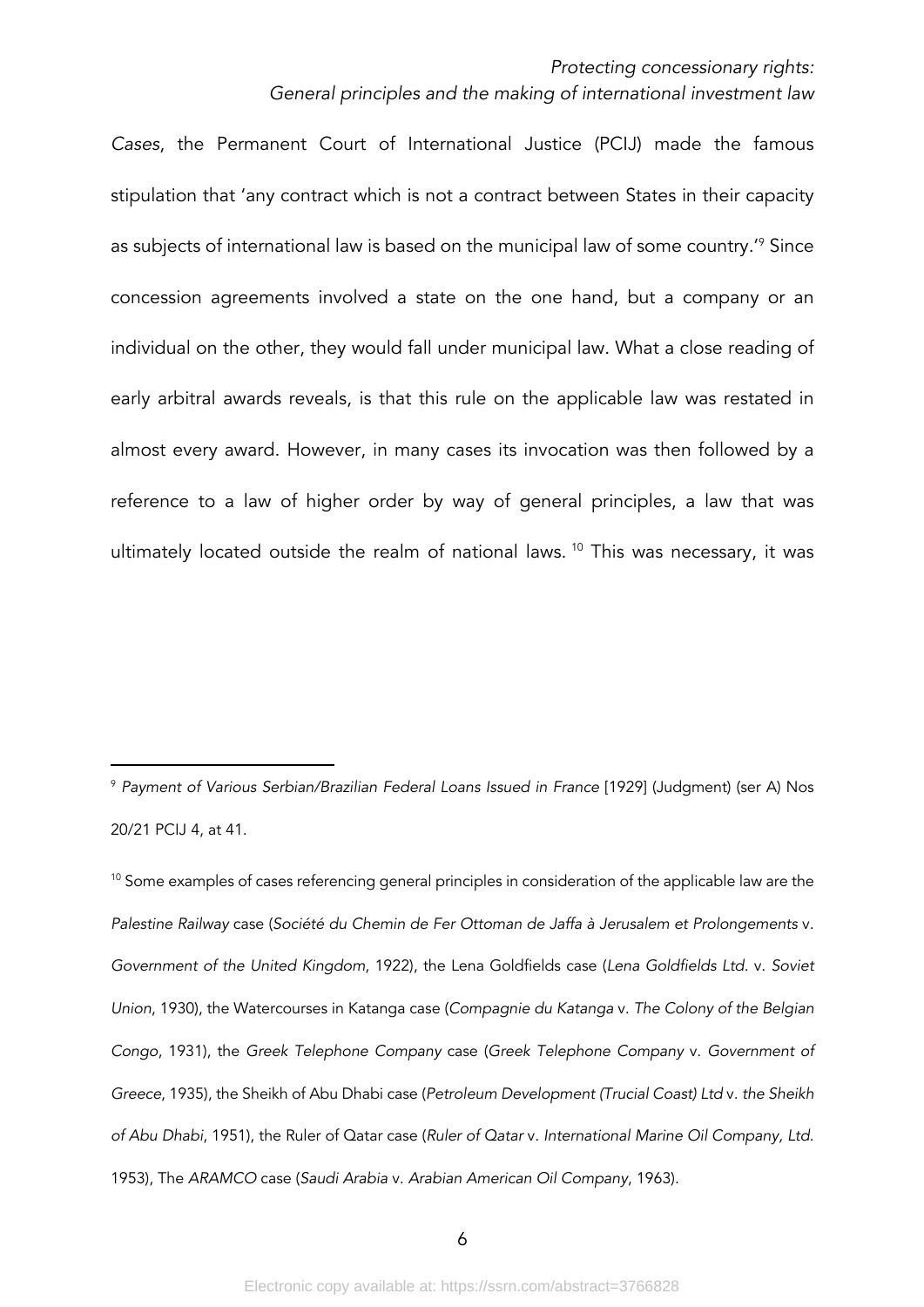argued in one form or another, for the 'construction of modern commercial instruments'. 11

British international lawyers strongly drove these developments in arbitral practice and scholarly writing, since Britain was one of the largest outward investors in this period.12 Indeed, a great number of early arbitrations not only involved British companies but were also dominated by a small group of British international lawyers, including, amongst others, Hersch Lauterpacht and Arnold McNair. Based on early disputes in the *Lena Goldfields Arbitration* or the *Anglo-Iranian case*, the 1950s saw an ever-increasing consensus between a number of Western scholars that domestic law could not be the appropriate applicable law for concession agreements, which

<sup>11</sup> *In the Matter of an Arbitration between Petroleum Development (Trucial Coast) Ltd and the Sheikh of Abu Dhabi* (1951) (Award) reproduced in *Interntional & Comparative Law Quarterly* 1 (1952) 247-61, 251. Other examples of such an invocation are the *Lena Goldfields Arbitration* of 1930, and the proceedings in the *Anglo-Iranian* case in 1952 and the *Ruler of Qatar Arbitration* of 1953.

 $12$  Britain was the largest outward investor until 1945 with total overseas investments estimated at  $f3545$ million in 1938. This number included 46% foreign direct investment and 54% of portfolio investment. T. A. B. Corley, 'Competitive Advantage and Foreign Direct Investment: Britain 1913-1938' (1997) 26(2) *Business and Economic History* 599-608, at 601. The British share furthermore constituted about 41% of global FDI. I.Salavrakos, 'Determinants of German Foreign Direct Investment: A Case of Failure?' (2009) 12(2) *European Research Studies* 3-26, at 7.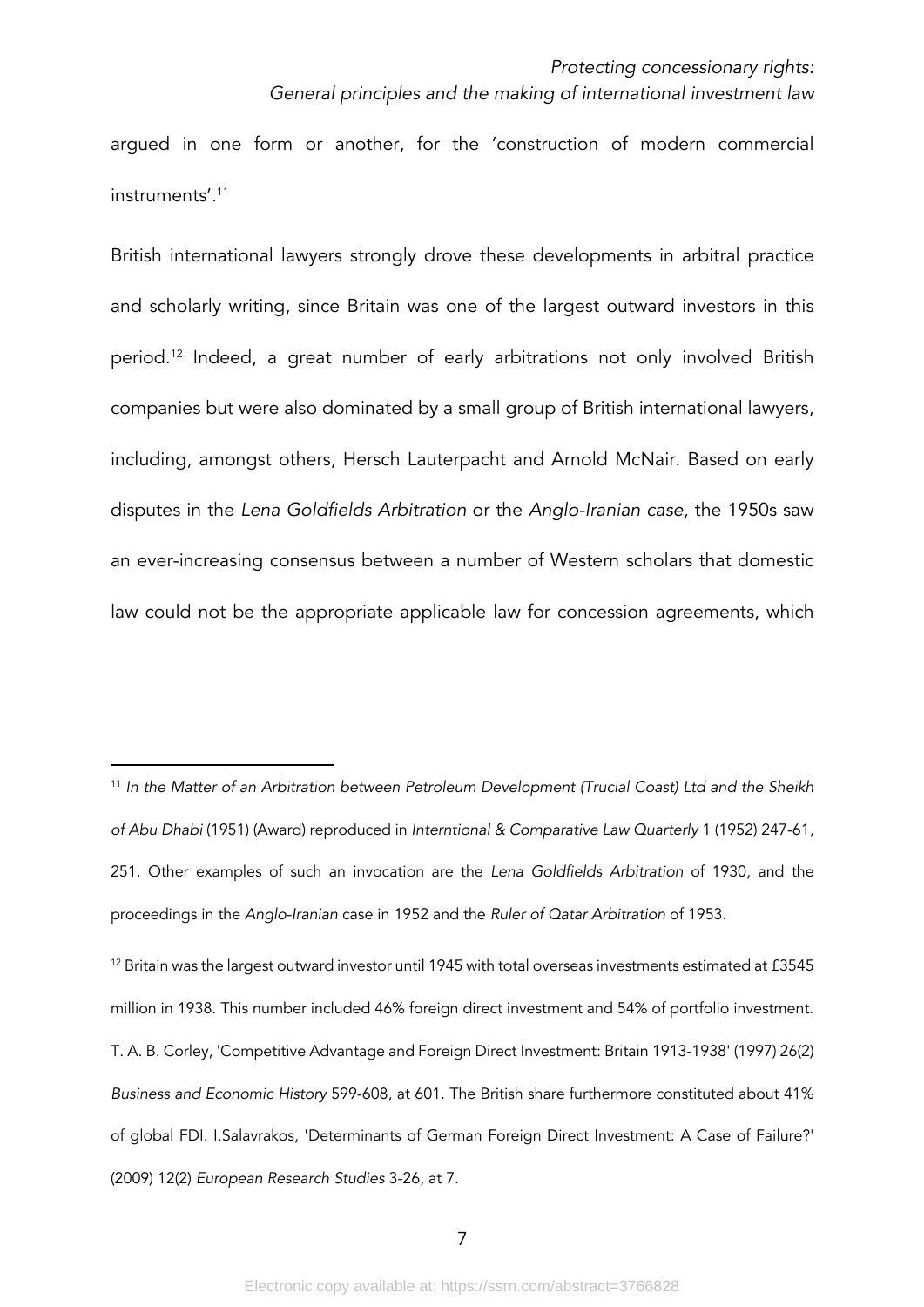then came to be called 'economic development agreements'.13 Anghie describes that what came to be developed to safeguard the concessions was 'a new system of law, which had an international character, but which was not public international law.' 14

One of the best-known propositions was advanced by Philip Jessup with his publication *Transnational Law* in 1956, wherein he proposed a transnational law consisting of a mix of private and public law sources to govern relations on the international level.<sup>15</sup> Other authors made suggestions along similar lines.<sup>16</sup> What all these propositions had in common, was the claim of a higher legal order, superseding domestic law. The study of these early arbitrations shows that the vessel for the making of such a higher legal order were 'general principles of law recognized by civilized nations'.

<sup>15</sup> P. C. Jessup, *Transnational Law* (1956).

<sup>13</sup> A. D. McNair, 'The General Principles of Law Recognized by Civilized Nations' (1957) 33 *British Yearbook of International Law* 1-19, 1.

<sup>14</sup> A. Anghie, *Imperialism, Sovereignty, and the Making of International Law* (2008) 228.

<sup>16</sup> See, eg., W. C. Jenks, 'The Scope of International Law' (1954) 31 *British Yearbook of International Law* 1; McNair, *supra* note 13; A. Verdroß, 'Quasi-international Agreements and International Economic Transactions', (1964) 18 *The Yearbook of World Affairs*, 230-47; R. Jennings, 'State Contracts in International Law' (1961) 37 *British Yearbook of International Law* 156-82.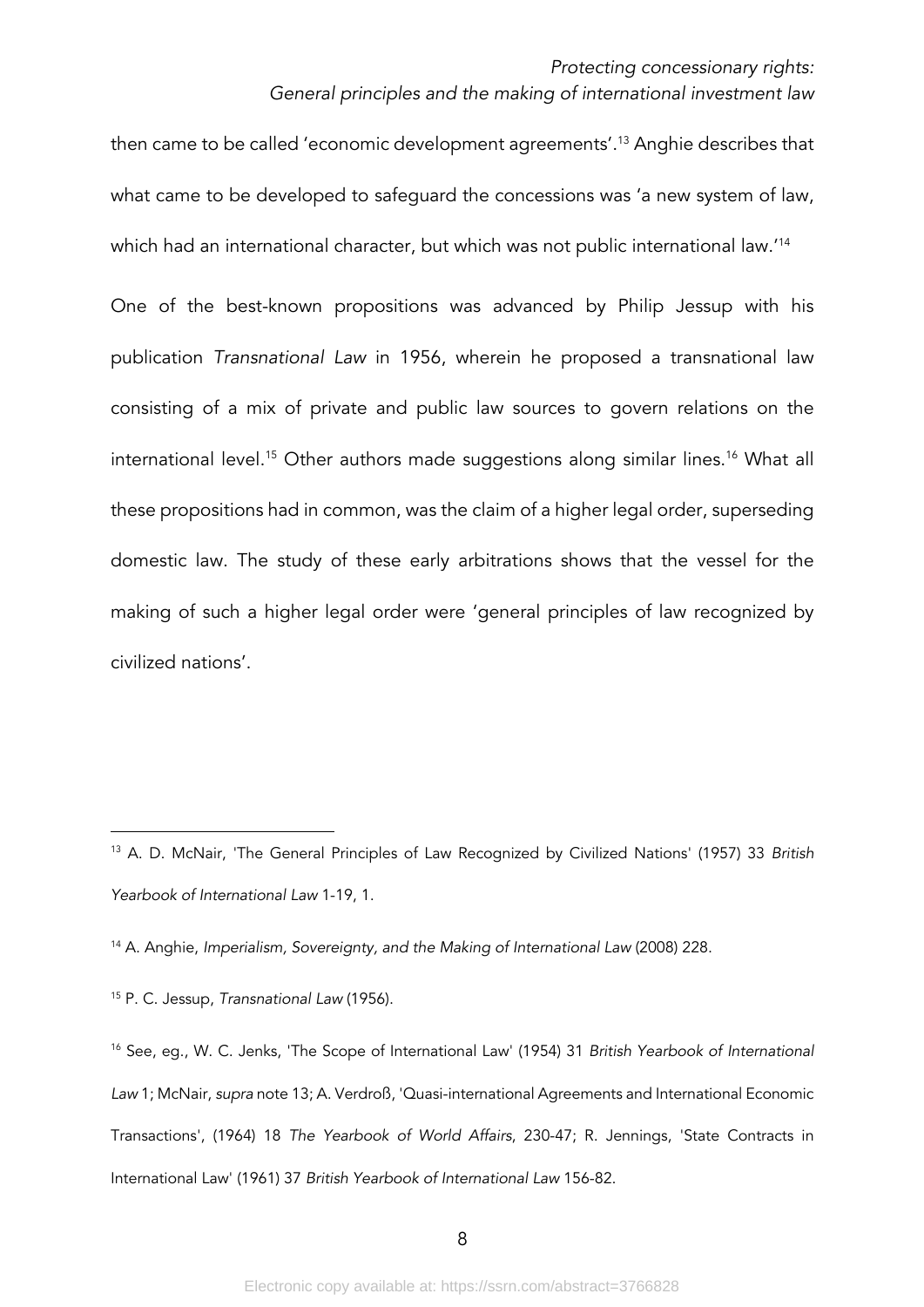# 3. General principles in early arbitrations

General principles, or the technical term 'general principles recognized by civilized nations' with explicit reference to Article 38 of the Permanent Court of International Justice (PCIJ) and later the International Court of Justice (ICJ), were invoked in a number of awards in the few early arbitrations between a company and a state.<sup>17</sup> A systematic analysis reveals that these invocations constituted an argumentative pattern that enabled the elevation of concession agreements to the international sphere.

As mentioned before, the majority of early arbitrations involved a British company as well as a number of British lawyers who worked together on both sides of the arbitrations. In the *Sheikh of Abu Dhabi Arbitration* of 1951 Walter Monckton, Hersch Lauterpacht, GRF Morris and R Dunn appeared on behalf of the company, whereas the Ruler of Abu Dhabi was represented by NR Fox-Andrews, CHM Waldock, Stephen Chapman and JFE Stephenson. Together with RV Idelson, Hartley Shawcross, Arnold McNair and John Megaw, these lawyers worked on most of the cases involving British companies and some aspect of international law at the time. In addition to the *Sheikh of Abu Dhabi Arbitration* (1951), NR Fox and Walter Monckton served as counsel in the *Ruler of Qatar Arbitration* (1953).18 In *The Rose Mary Case* (1953), Idelson and

<sup>17</sup> See *Serbian/Brazilian Loans case, supra* note 10.

<sup>18</sup> *Ruler of Qatar* v*. International Marine Oil Company, Ltd*. (Award) 20 ILR 543, 1953 .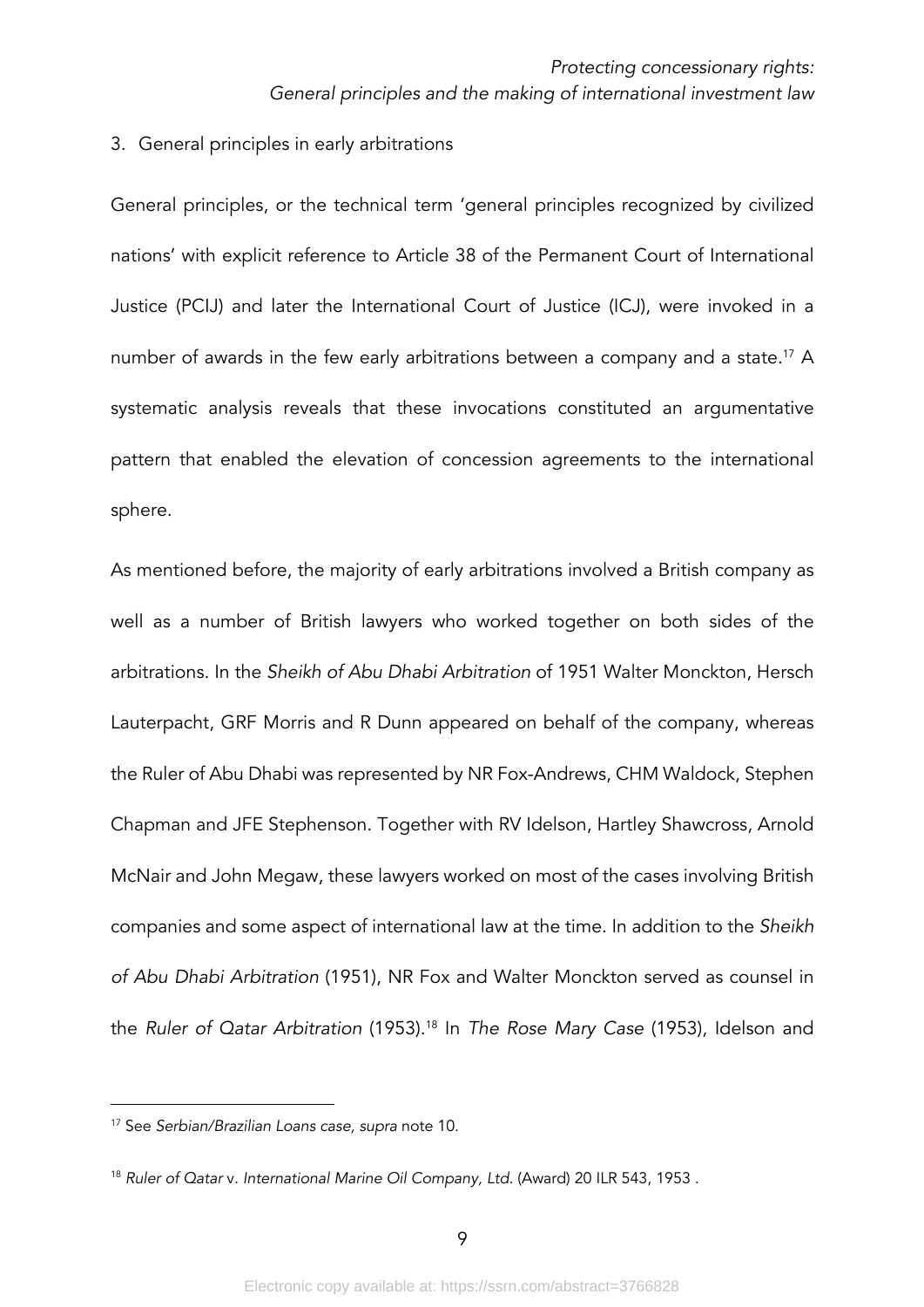Lauterpacht were part of the drafting team, and Hartley Shawcross and John Megaw appeared as counsel.19 McNair was the presiding judge in the *Anglo-Iranian Case* (1952) at the ICJ in which Waldock was counsel for the British government and Laupterpacht and Idelson were part of the legal team.20 Indeed, the *Sheikh of Abu Dhabi Arbitration* took place after the nationalisation of the Anglo-Iranian oil company in Iran in March 1951, but before the International Court of Justice issued a judgment on 22 July 1952. The *Rose Mary Case* evolved from the same facts as the Anglo-Iranian dispute and was decided in  $1953<sub>,21</sub>$  so that the legal work for the three cases must have been done at the same time. These lawyers worked together on many more occasions and were likely to know each other well and be familiar with the arguments

<sup>19</sup> *The Rose Mary (Anglo-Iranian Oil Co Ltd* v*. Jaffrate)* (Judgment) 1 WLR 246 (1953). The Rose Mary was a ship carrying oil cargo from the newly founded National Iranian Oil Company, which was forced into the port of Aden (then British protectorate). The Aden Supreme Court ruled that the cargo was the property of the Anglo-Iranian company and was unlawfully carried by the merchants. Lauterpacht commented on the Court's decision to find Iranian domestic law in breach of international law with hesitant affirmation. H. Lauterpacht, 'The Rose Mary Case', *International law: being the collected papers of Hersch Lauterpacht systematically arranged and edited by E. Lauterpacht* (1970 (unpublished case note, originally 1953)) vol. 3, 242.

<sup>20</sup> *Anglo-Iranian Oil case (United Kindgom* v. *Iran)* (Preliminary Objection of 22 July 1952) [1952] ICJ Rep. 93.

<sup>21</sup> See *Rose Mary* case*, supra* note 19.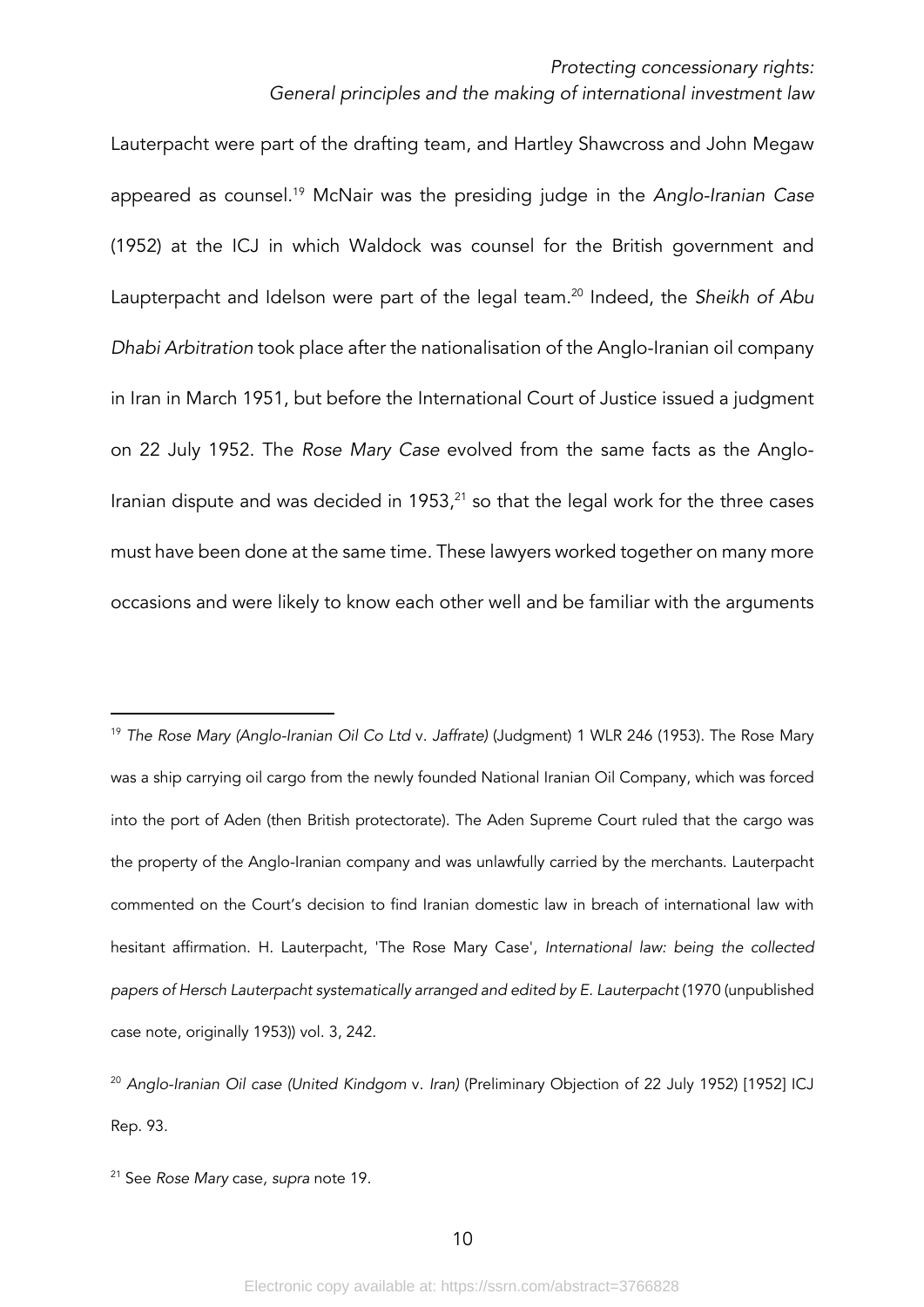and findings in the other cases.<sup>22</sup> 'General principles of law recognized by civilized nations' were invoked in the *Lena Goldfields Arbitration* 1930, the *Anglo-Iranian Case* 1953, the *Sheikh of Abu Dhabi Arbitration* 1951 and the *Ruler of Qatar Arbitration* 1953. In each of these instantiations they were grounded in an article of the concession agreement that read almost identical in all four cases and made reference to 'good faith' and 'reason'. It can be almost stated with certainty, that the drafter of all the concession agreements underlying these arbitrations was R.V. Idelson.<sup>23</sup> In each arbitration the reference to general principles served as a basis of an argument for the application of a higher legal order that could supersede domestic law.

The tight knit relationships between the practitioners invite a focus on legal practice, as invented and undertaken by the lawyers. By applying this lens, we can see how 'legal knowledge comes into agentive being in the process of its being handed from one legal actor to another (…). What matters, rather, is the practice, the move, the

<sup>22</sup> Shawcross, H. Lauterpacht and Waldock worked together in the *Corfu Channel case* before the ICJ from 1947-1949, Lauterpacht and Monckton collaborated on legal opinions for oil concessions in Kuwait and McNair acted as senior counsel in the *Aramco Arbitration* in 1963. See for these collaborations E. Lauterpacht, *The Life of Sir Hersch Lauterpacht, QC, FBA, LLD* (2010) at 324, plate 16.

 $23$  This conclusion is grounded in the study of the wordings in the respective concession agreements and the almost identical phrasing. Cf. V. V. Veeder, 'The Lena Goldfields Arbitration: The Historical Roots of Three Ideas' (1998) 47 *International and Comparative Law Quarterly* 747, at 769.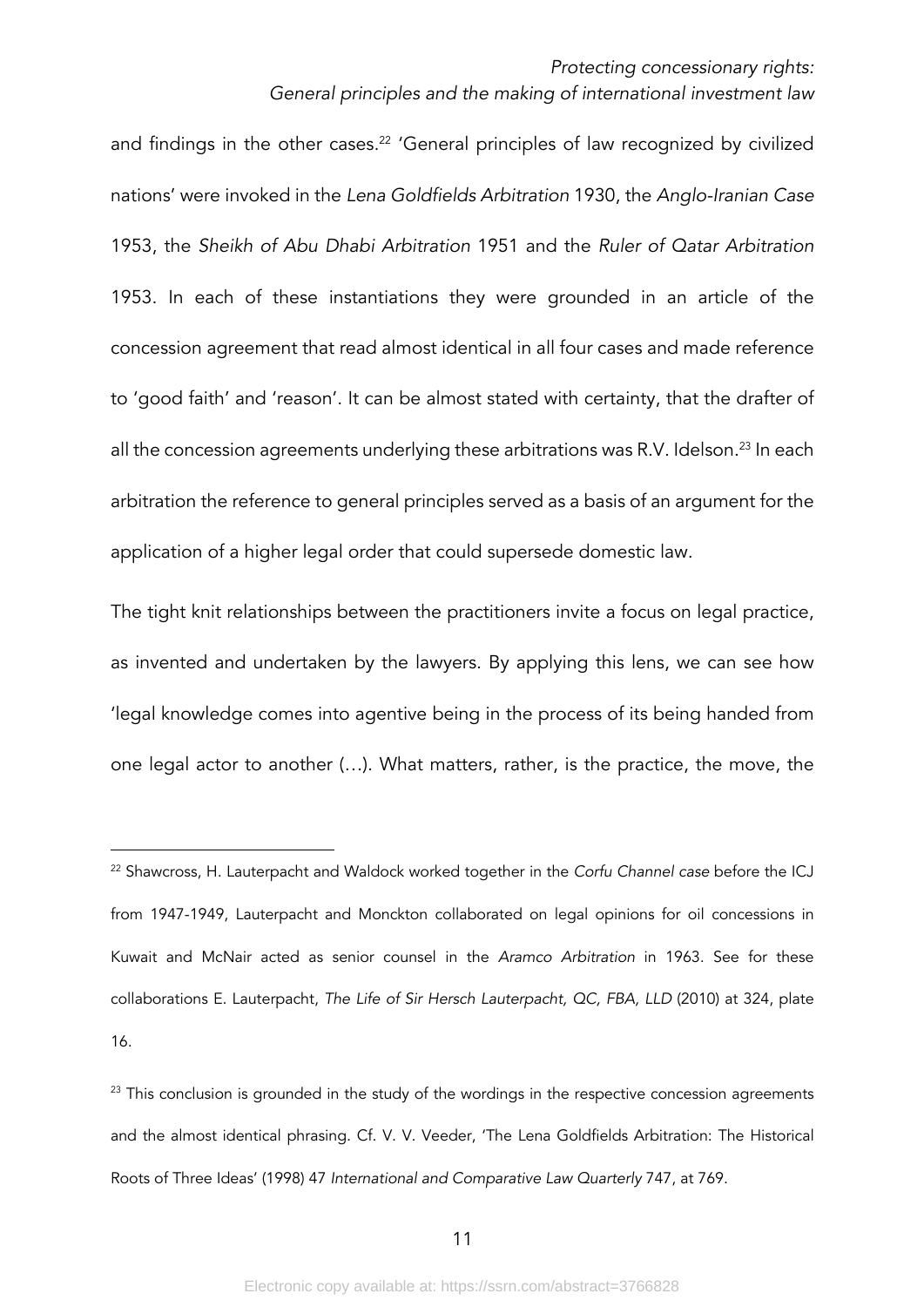*replication*.'24 Thus, a pattern of reasoning was established through the same argument and travelled from one award to the other through the people who were involved. This focus on practice demystifies the legal claim and its status. It turns it from an expression of 'the law' into an argument particular to the actors involved in these cases.

One might ask about the contestations against this line of reasoning and wonder how it was able to travel so smoothly? The response to this has to do with the definition of what counts as the legal sphere. In the eyes of Western lawyers and the Western media, contestations of socialist governments were not understood to take the form of legal arguments. They were located outside the legal field and construed as political manoeuvres. From the Soviet perspective, the withdrawal of its arbitrator from the *Lena Goldfields Arbitration* in 1930 was a contestation of the legitimacy of the constitution of the arbitral tribunal. <sup>25</sup> In scholarship and media in the West it was characterised as a rejection of the rule of law.26 In a similar vein, the insistence of the

<sup>24</sup> A. Riles, 'Is the Law Hopeful?' in H. Miyazaki and R. Swedberg (eds.), *The Economy of Hope* (2016) 126-46, at 141.

<sup>25</sup> See N. A., 'Statements Regarding the Lena Goldfields Concession', 5 (11) *Economic Review of the Soviet Union*, 228 at 229. Cf. A. Leiter, 'Contestations over Legal Authority: The Lena Goldfields Arbitration 1930', in A. Orford et al (eds.) *Revolutions in International Law* (in press 2021).

<sup>&</sup>lt;sup>26</sup> A. Nussbaum, 'Arbitration Bewteen the Lena Goldfields Ltd. and the Soviet Government' (1950) 36 *Cornell Law Quarterly* 31 at 31,40.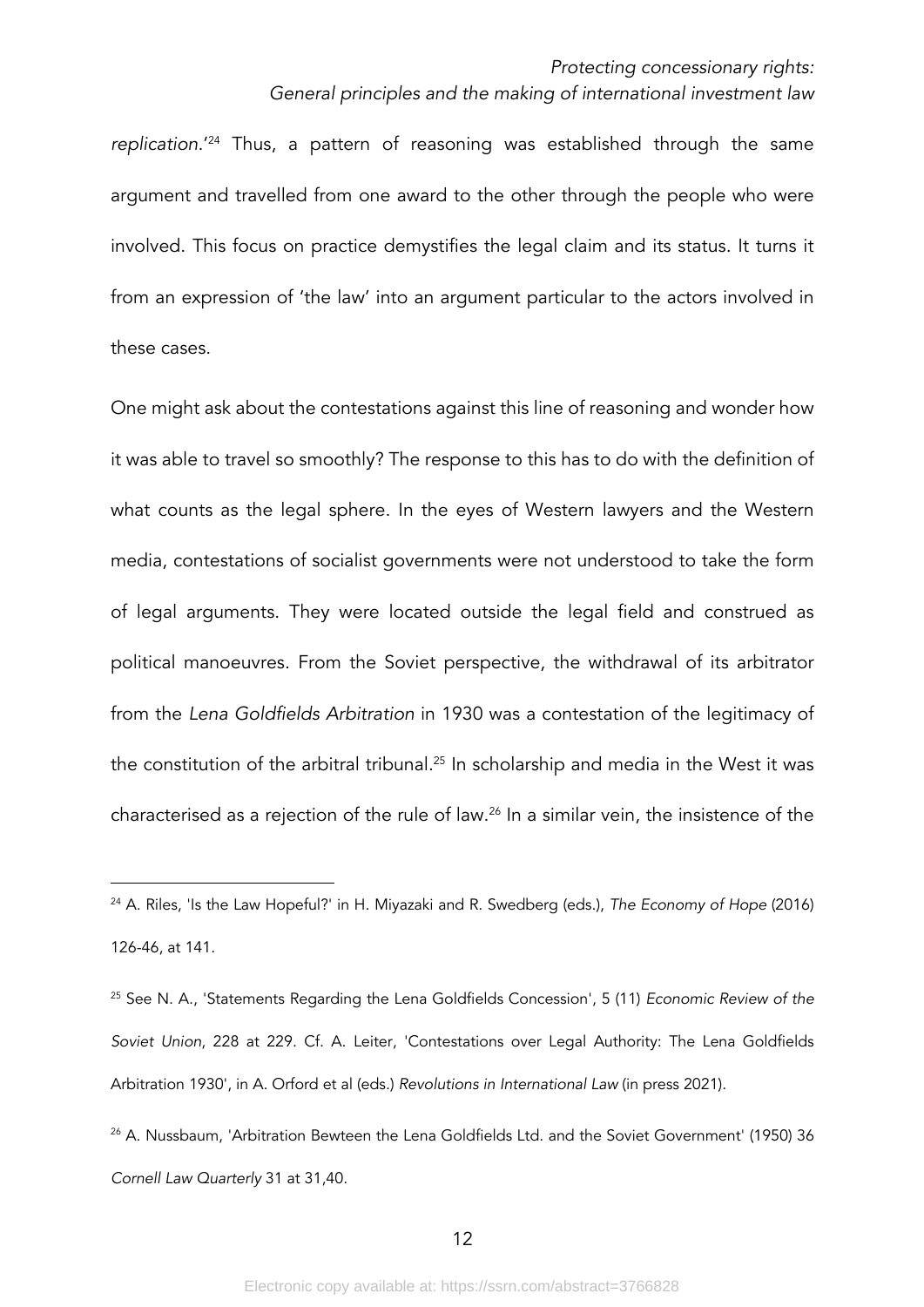Mossadegh government on the payment of compensation according to domestic laws after the nationalisation of the oil concession of British Petroleum finally ending with a Coup d'État by the British and US government, is a form of contestation illegible as lawful from a study of awards over concession agreements.<sup>27</sup>

In addition to the non-recognition of contestations in legal terms, the ease of building a pattern of reference stems from the fact that the same British lawyers sometimes appeared as counsel on both sides of the dispute. <sup>28</sup> The claim to a higher legal order through general principles was normalised, it became the common ground for argumentation. The focus on repetition and the absence of contestation indicates the early formation of a professional field with shared commitments and assumptions as has become common place today in both commercial as well as investment arbitration. The developments described here should be seen in light of the emergence of the field of arbitration more broadly as traced in sociological terms by Dezalay and Garth.<sup>29</sup> In the following I will develop the deployment of such a claim

<sup>&</sup>lt;sup>27</sup> S. Pahuja and C. Storr, 'Rethinking Iran and International Law: The Anglo-Iranian Oil Company Case Revisited' in J. Crawford et al (eds), *The International Legal Order: Current Needs and Possible Response: Essays in Honour of Djamchid Momtaz* (2017) 53.

<sup>&</sup>lt;sup>28</sup> One example of British lawyers acting on both sides is the Sheikh of Abu Dhabi Arbitration discussed below.

<sup>29</sup> Y. Dezalay, B. G. Garth, *Dealing in Virtue: International Commercial Arbitration and the Construction of a Transnational Legal Order* (1998).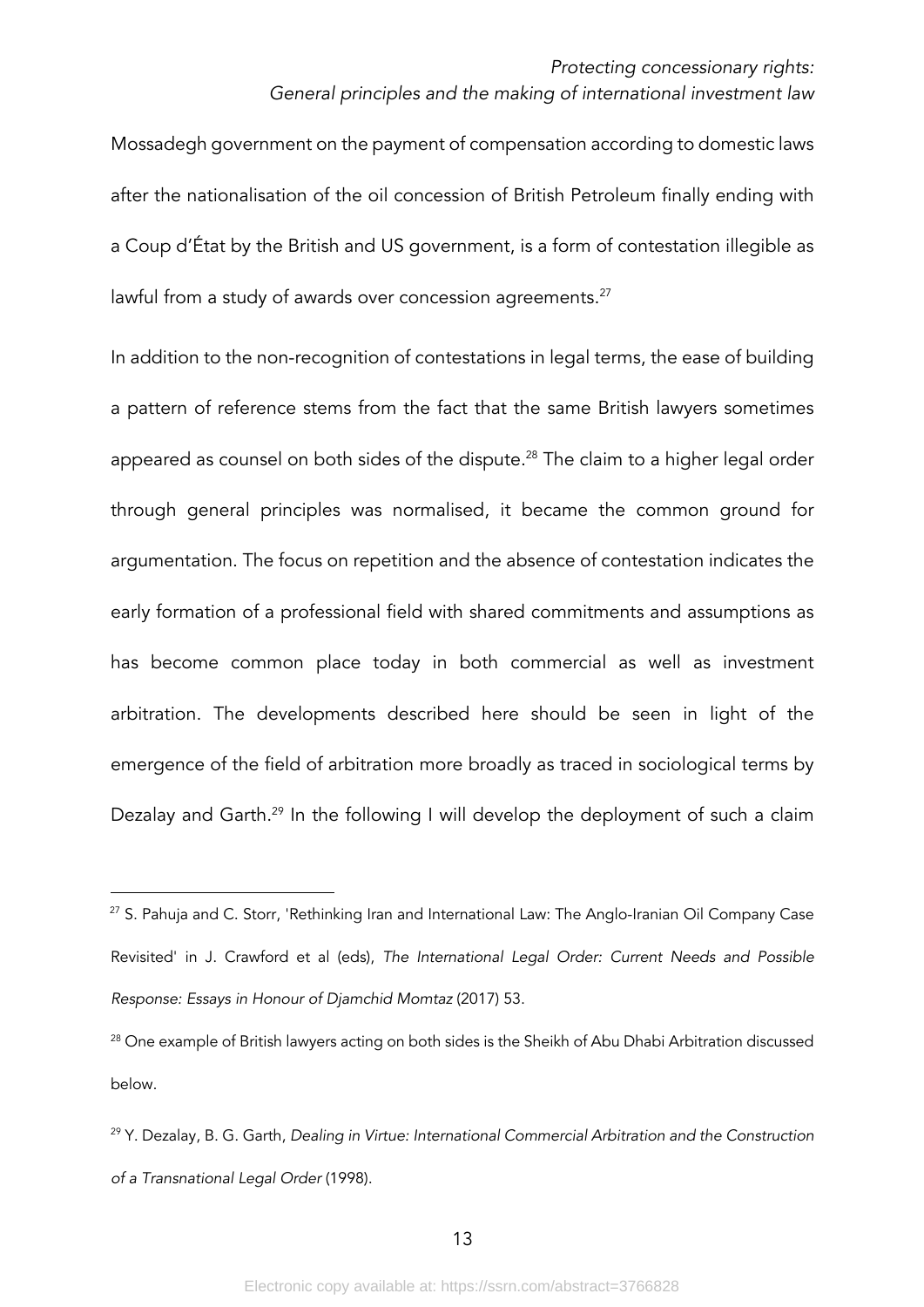for a higher legal order in the *Sheikh of Abu Dhabi Arbitration* to substantiate my argument. Yet, a similar substantiation could be made by example of any of the other above-mentioned arbitrations.

# 4. The Sheikh of Abu Dhabi Arbitration

The dominant view in the first half of the  $20<sup>th</sup>$  century was that contracts were subject to the national laws of the country in which the contract was performed.30 In the *Sheikh of Abu Dhabi Arbitration,* the arbitrator, Lord Asquith, took this understanding as a starting point, but ended with the application of 'a sort of "modern law of nature"<sup>31</sup>, which was in effect a representation of English law. His reasoning was based on the text of Article 17 of the concession agreement. This article read as follows: *'The Ruler and the Company both declare that they intend to execute this Agreement in a spirit of good intentions and integrity, and to interpret it in a reasonable manner.*' <sup>32</sup> From this clause Lord Asquith deduced that the parties 'repel[ed] the notion that municipal law of any country could be appropriate', and that instead the 'terms of the clause prescribe[d] a sort of modern law of nature.'33 Let us follow Lord Asquith's argument

<sup>33</sup> *Sheikh of Abu Dhabi Arbitration*, *supra* note 11, at 250-1.

<sup>30</sup> *Serbian/Brazilian Loans case*, *supra* note 9. See also A. Nussbaum, *supra* note 26, at 36.

<sup>31</sup> *Sheikh of Abu Dhabi Arbitration*, *supra* note 11, at 250-1.

<sup>32</sup> *Agreement between [the] Ruler of Abu Dhabi and Petroleum Development (Trucial Coast) Ltd*, signed 11 January 1939, British Library: India Office Records and Private Papers: Qatar Digital Library, 312-21.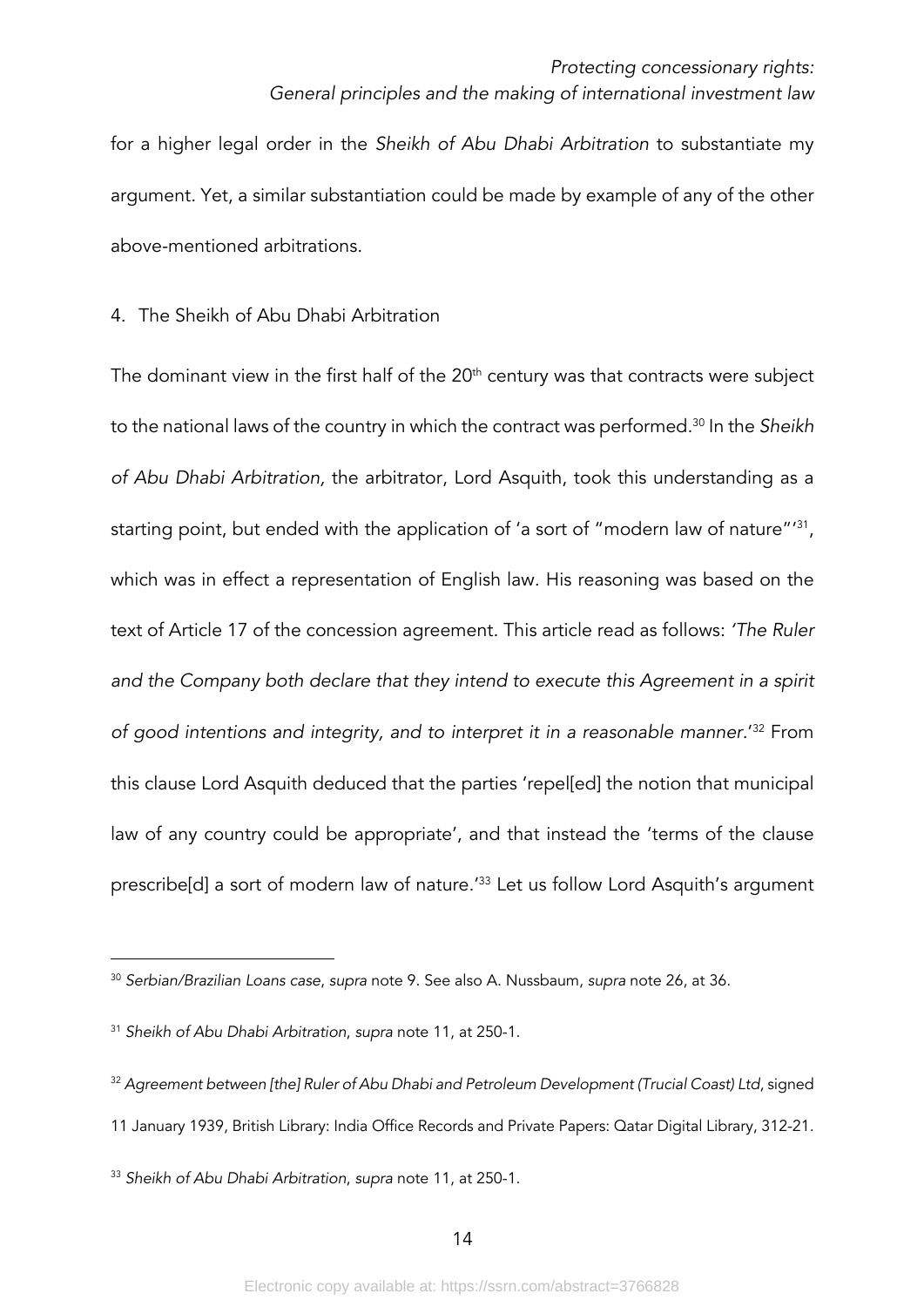to unravel some of the foundational ideas. In a search for the appropriate legal regime to govern the concession agreement, Lord Asquith argued the following:

If any municipal system of law were applicable, it would prima facie be that of Abu Dhabi. But no such law can reasonably be said to exist. The Sheikh administers a purely discretionary justice with the assistance of the Koran; and it would be fanciful to suggest that in this very primitive region there is any settled body of legal principles applicable to the construction of modern commercial instruments. Nor can I see any basis on which the municipal law of England could apply. On the contrary, Clause 17 of the agreement, cited above, repels the notion that the municipal law of any country, as such, could be appropriate. The terms of that clause invite, indeed prescribe, the application of principles rooted in the good sense and common practice of the generality of civilised nations—a sort of 'modern law of nature'. I do not think that on this point there is any conflict between the parties. But, albeit English municipal law is inapplicable as such, some of its rules are in my view so firmly grounded in reason, as to form part of this broad body of jurisprudence—this 'modern law of nature'.<sup>34</sup>

<sup>34</sup> Ibid. For affirmative commentary on the arbitration see McNair, *supra* note 13, at 12. W. Friedmann, 'The Uses of 'General Principles' in the Development of International Law' (1963) 57 *American Journal of International Law* 279-99, at 283-5; Jessup, *supra* note 15, at 80; F. A. Mann, 'The Proper Law of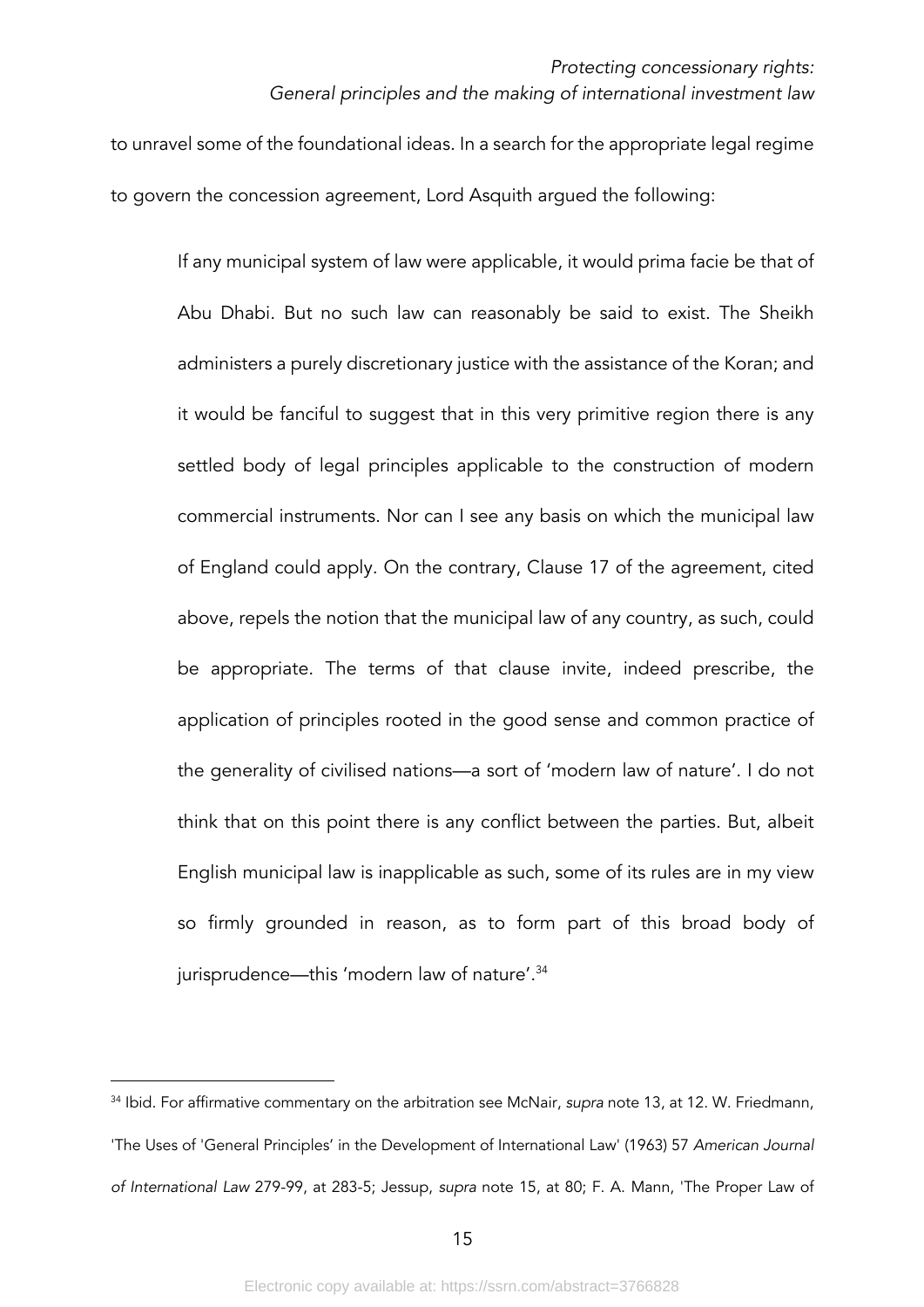The argument rested on two different ideas. One was the intention of the parties as critical for the interpretation of the contract and the other was a resort to a natural law-grounded order of legal principles. The first strand was expressed when the Arbitrator tried to establish that the application of municipal law could not have been intended, because the particular municipal law in question could not 'reasonably be said to exist' in the administration of 'a purely discretionary justice with the assistance of the Koran.' In particular, the Arbitrator doubted the existence of 'principles applicable to the construction of modern commercial instruments.'35 In the absence of applicable domestic law, so the argument went, the parties could not have intended its application. But because the Arbitrator had tied his reasoning to an abstract rule, namely the inapplicability of any domestic law, he needed to establish a different legal order to adjudicate the dispute. By invoking general principles as an expression of principles grounded in natural law, the Arbitrator distinguished between such domestic laws that had the quality to represent the modern law of nature and those that did not. On this basis he presented English municipal law as the representation of 'the modern law of nature'. Its application was therefore not warranted 'as such' but because 'its rules [were] so firmly grounded in reason, as to

Contracts Concluded by International Persons' (1959) 35 *British Yearbook of International Law* 34, at 52. For contemporary critical commentary, see Sornarajah *supra* note 7, at 289-99. Anghie, *supra* note 14, at 226.

<sup>35</sup> *Sheikh of Abu Dhabi Arbitration*, *supra* note 11, at 250-1.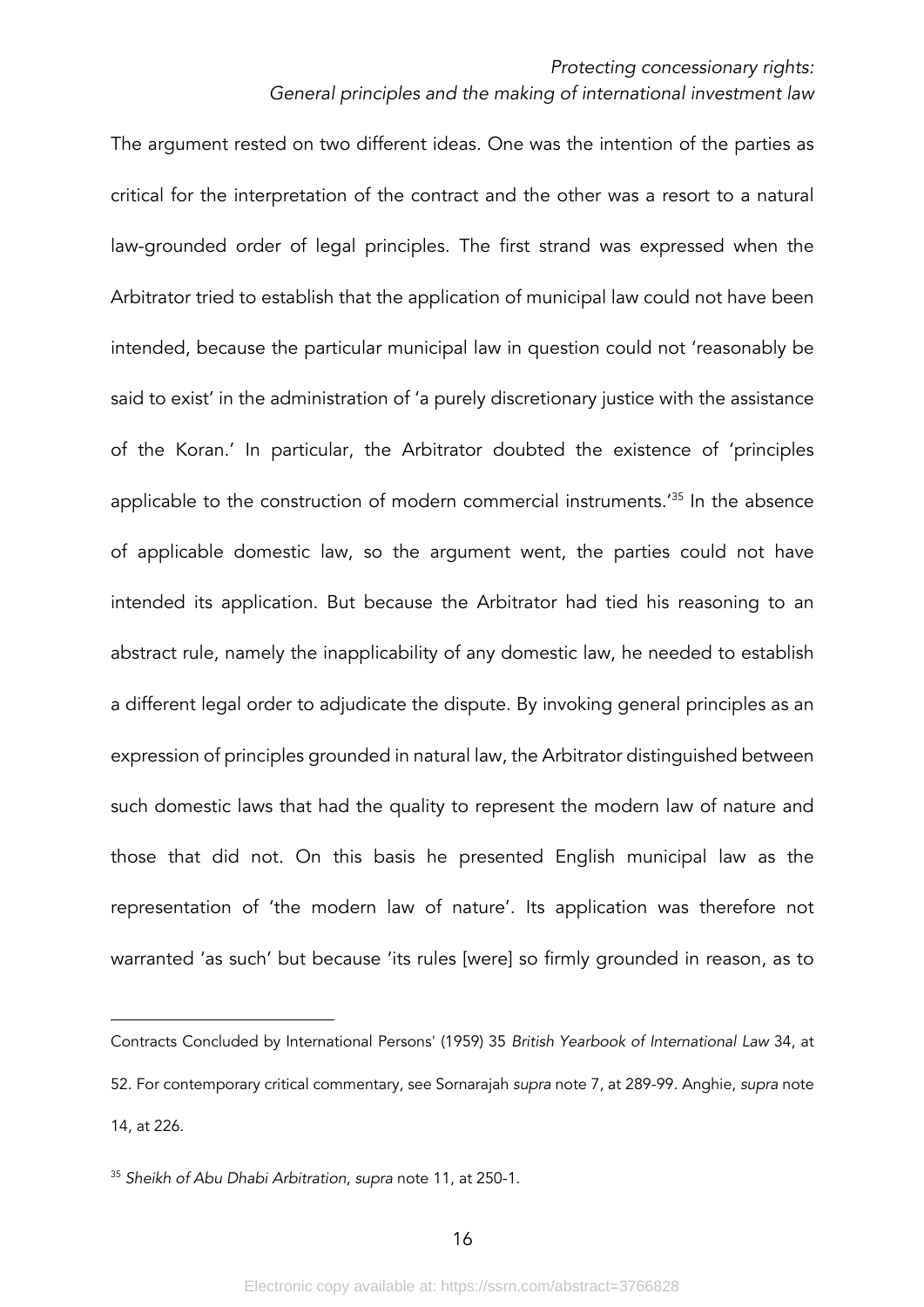form part of this broad body of jurisprudence.<sup>'36</sup> This line of reasoning was based on a phrase in the concession agreement recording the parties' commitment to 'good intentions and integrity' and interpretation in a 'reasonable manner'. From these cues, Lord Asquith developed a universal legal order superseding domestic laws, and concluded that the parties intended this legal order to be applied to their contract. Islamic law was not an expression of this order, but English law was. In his argument, Islamic law was merely domestic law, while English law was bestowed with a double quality. It was domestic law, but it was also representative of a higher universal legal order. This aspect of Lord Asquith's reasoning is an iteration of what Pahuja calls the 'operationalisation of the universal', $37$  a constitutive technique for international law. When Lord Asquith said, 'modern law of nature', British law moved from the 'particular' to the 'universal' thereby authorising the dismissal of Islamic law.

In other arbitrations, the rhetoric was less dismissive and condescending, but the mode of reasoning stayed the same: the displacement of a domestic legal order by reference to a higher legal order. This higher legal order was determined by turning a particular domestic law into a universally applicable norm, claiming its status as 'general principle of law recognized by civilized nations'.

 $36$  Ibid.

<sup>&</sup>lt;sup>37</sup> S. Pahuja, *Decolonising International Law Development*, *Economic Growth and the Politics of Universality* (2013) 99.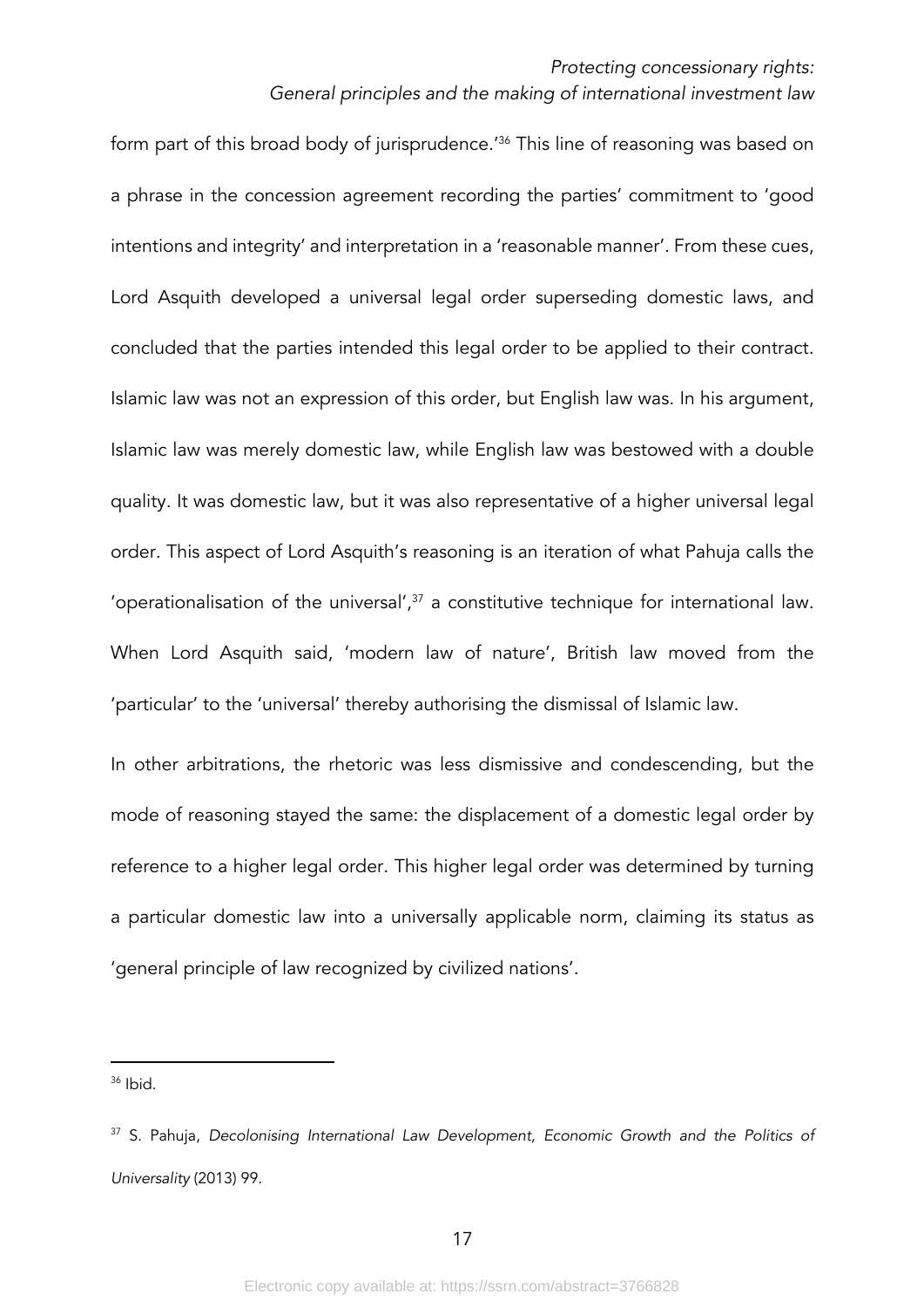5. General principles in scholarship

The writings of Lauterpacht and McNair allow insights into the conceptual framework underlying the above-described practice. In 1957, McNair wrote the most important piece for the internationalisation of concession agreements, with the title *The General Principles of Law Recognized by Civilized Nations*. The article introduced the language of economic development as an underlying justification for the establishment of an international legal order. However, the foundations of his argument can be found in the writings of scholars during the interwar period on acquired rights and state succession. McNair's article is a culmination of both the developments in arbitral practice discussed above and the theoretical developments to be discussed in this section.

#### *5.1.General principles as rules of private law*

General principles occupy a particularly important place in international legal theory.<sup>38</sup> In the discussion of the sources of the binding force of international law, the battle

<sup>38</sup> M. Dordeska, *General Principles of Law Recognized by Civilized Nations (1922-2018): The Evolution of the Third Source of International Law Through the Jurisprudence of the Permanent Court of International Justice and the International Court of Justic*e (2019).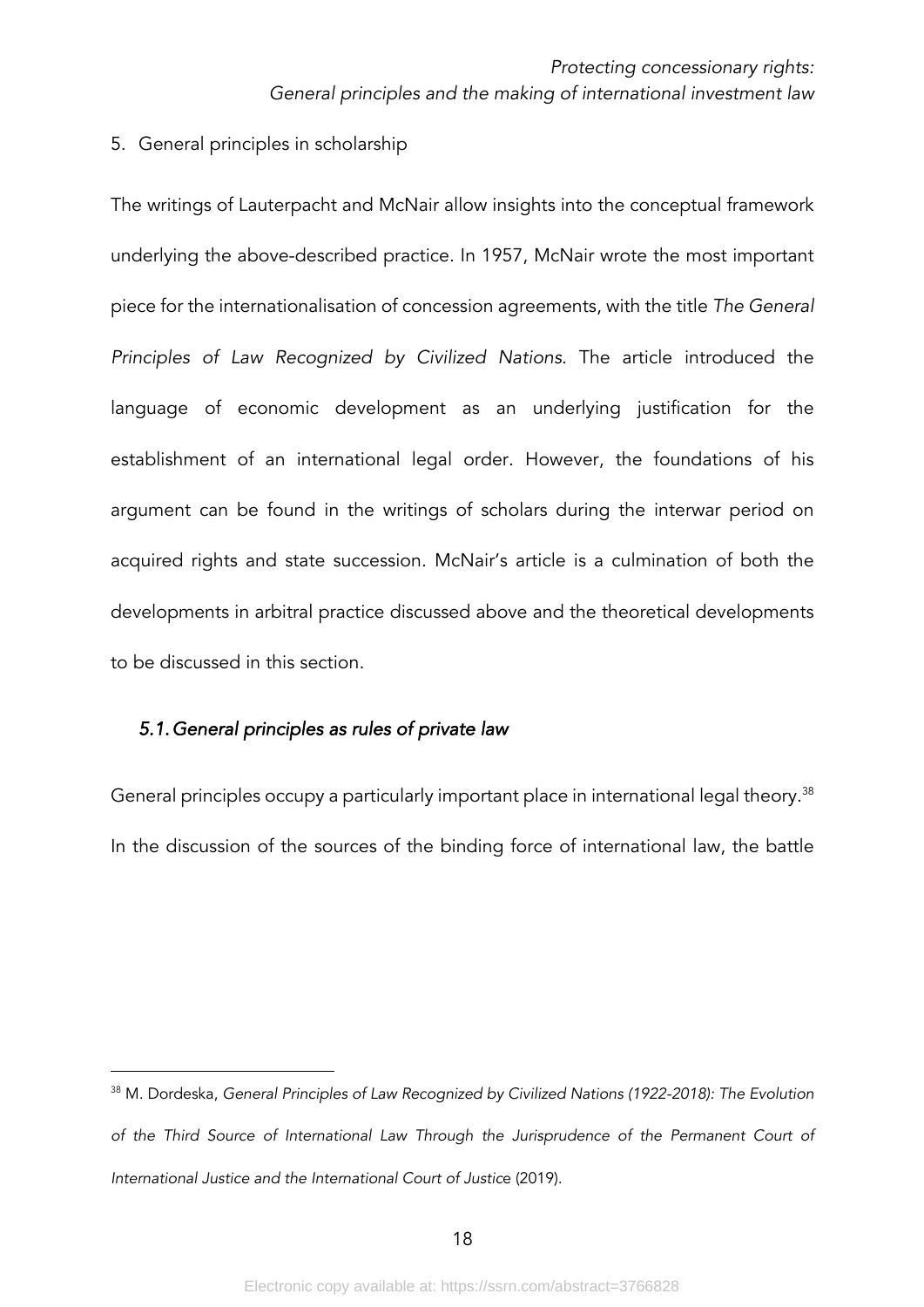line in the interwar period ran between positivists and natural lawyers.<sup>39</sup> Lauterpacht located his own view of international law between the 'believer in the law of nature and the principles of natural justice forming part of international law' and the 'rigid positivist'.40 He saw himself as someone occupying 'a middle course who, now powerfully supported by Article 38 of the Statute of the Permanent Court, recognizes the practice of States as the principle source of law, but is prepared to extend the sphere of applicable international law by approved scientific methods of analogy with, and deduction from, general principles of law.'41 Indeed, for Lauterpacht, general principles had delivered *un coup mortel* to positivist theory.42 They provided a solution to the problem of a court ruling of *non liquet* due to gaps,<sup>43</sup> or lacunae, in

 $41$  Ibid.

43 Koskenniemi describes Lauterpacht's approach as follows: 'That the legal order is unable to recognize the existence of gaps results from its inability to limit their scope. In particular, there is no method to

<sup>39</sup> M. Koskenniemi, *The Gentle Civilizer of Nations: the Rise and Fall of International Law 1870–1960* (2001); B. Simma, 'The Contribution of Alfred Verdoss to the Theory of International Law' (1995) 6(1) *European Journal of International Law* 33-54, at 47.

<sup>40</sup> H. Lauterpacht, *The Function of Law in the International Community* (2011 (first published in 1933)) 65.

<sup>42</sup> H. Lauterpacht, 'Règles générales du droit de la paix' (1937) 62 *Recueil des cours de l'Académie de Droit International de la Haye* 100-206, at 164.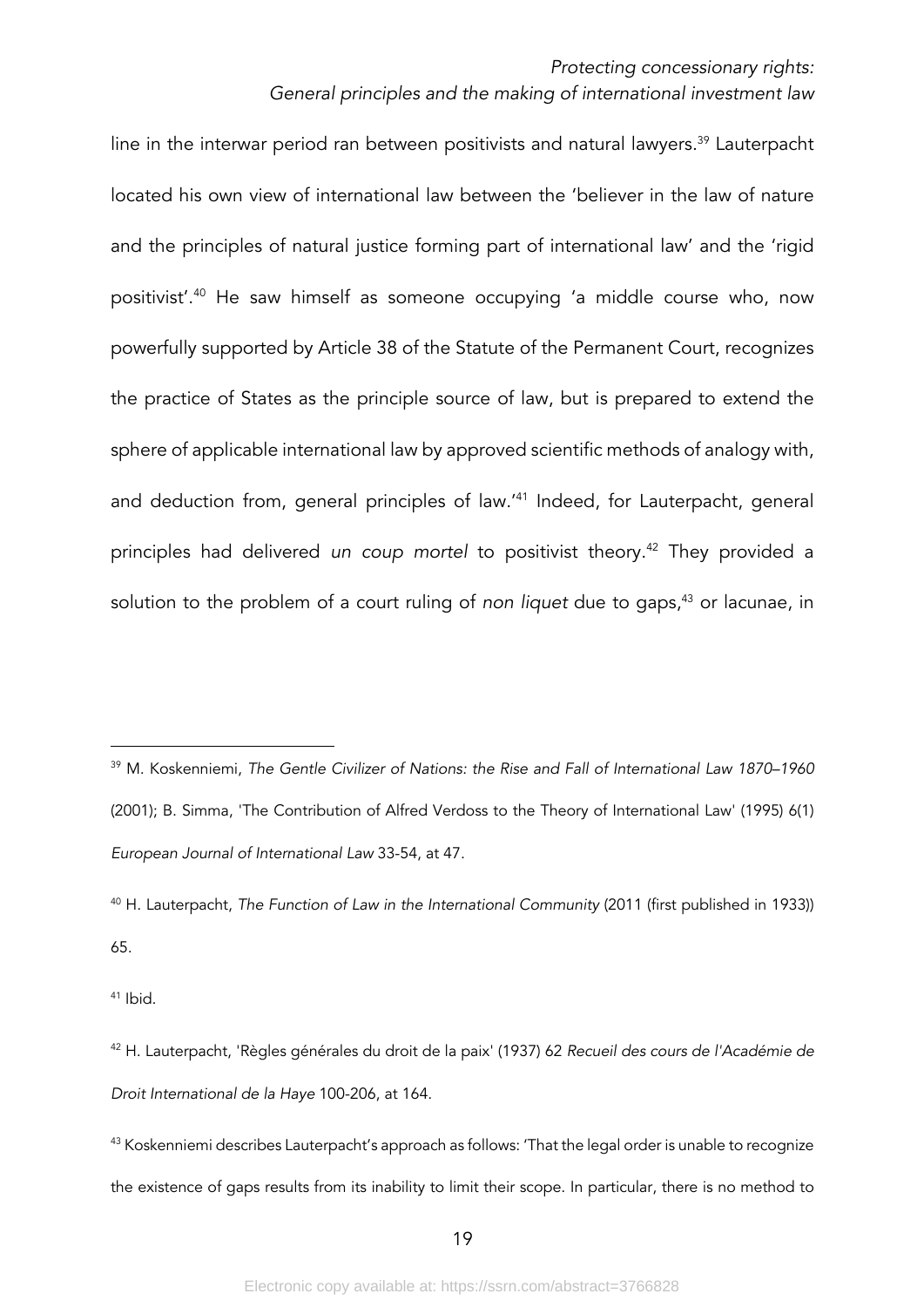international law, arising from a strictly positivist view. General principles were the logically necessary expression of the completeness of the law, since 'law, like physics, does not tolerate a vacuum.'44

Lauterpacht saw Article 38(3) as an acknowledgment of the already established and long-standing arbitral practice refuting the positivist problem of gaps in international law.45 In his second doctoral thesis *Private Law Sources and Analogies of International Law* at the LSE under the supervision of McNair in 1927, he wrote 'there exists a customary rule of international law to the effect that "general principles of law," "justice," and "equity" should, in addition to and apart from custom and treaties, be treated as binding upon international tribunals.'46 Lauterpacht's argument was that the reference to Article 38(3) was a recognition of the already established customary rule that general principles formed part of the body of international law.<sup>47</sup> His thesis then set out to document and systematise the practice of international courts and

<sup>46</sup> H. Lauterpacht, *Private Law Sources and Analogies of International Law* (1927) 298-9.

<sup>47</sup> Ibid 63-71.

distinguish between "essentially" important (political) and non-important (legal) issues.' Koskenniemi *supra* note 39, at 367.

<sup>44</sup> H. Lauterpacht, 'Succession of States with Respect to Private Law Obligations', *International law: Being the Collected Papers of Hersch Lauterpacht Systematically Arranged and Edited by E. Lauterpacht* (Cambridge University Press, 1970 (originally published in 1928)) vol 3, 126.

<sup>45</sup> Lauterpacht, 'Règles générales du droit de la paix', *supra* note 42, at 165.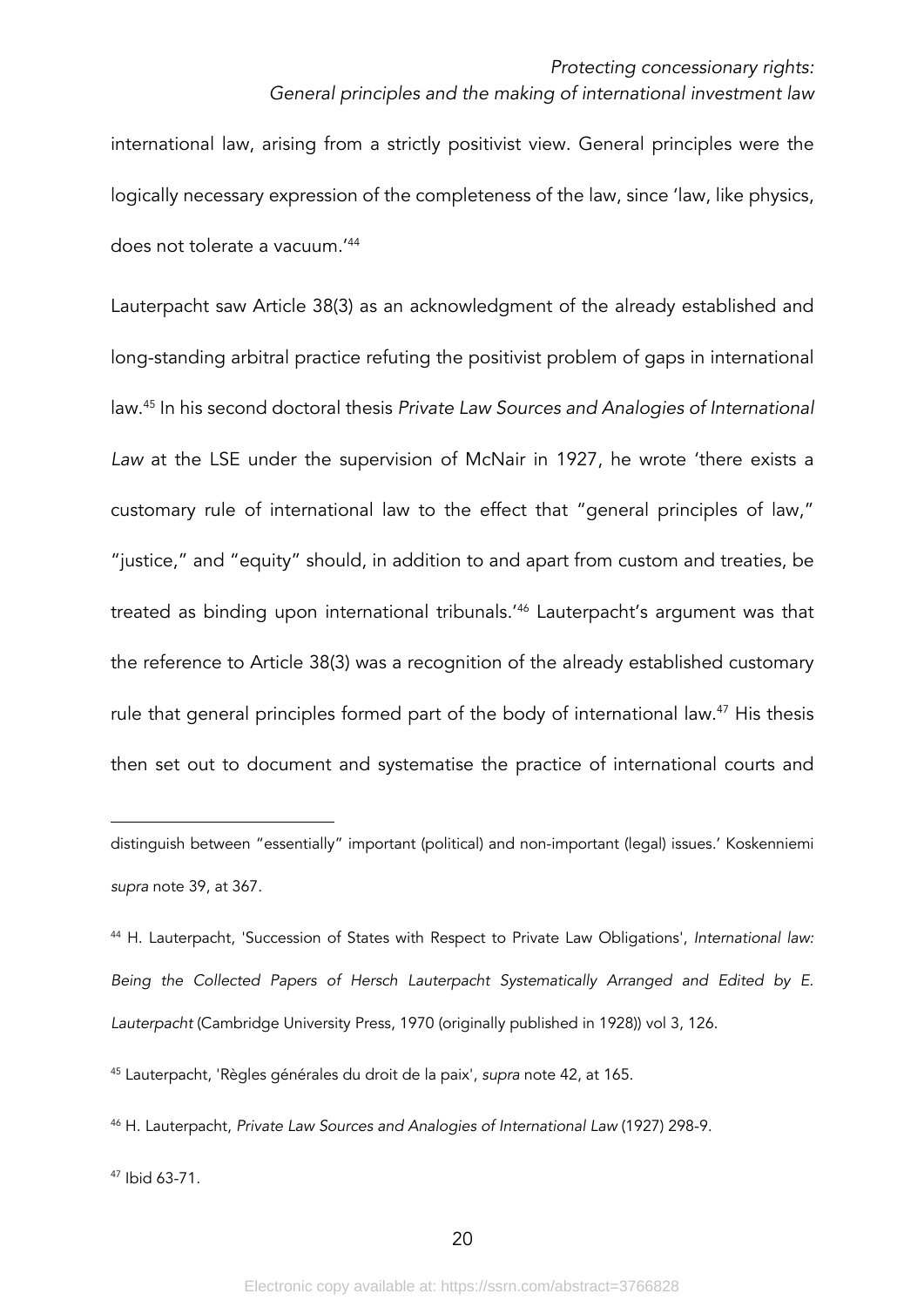tribunals to better grasp the content and character of such principles. Indeed, McNair characterised Lauterpacht's LSE thesis as 'in effect, a commentary upon Article 38(1)(c) of the Statute of the Court.'48

The connection between a broader theory of international law and the place of general principles becomes crucial when we pay attention to the sources Lauterpacht offered for these general principles. As indicated in the title of his thesis, he looked at analogies to private law sources.<sup>49</sup> This was not simply to fill the gaps of the international legal system, but was based on an understanding that 'regards the relation of the State to its territory as identical with or as analogous to the private law right of property.'50 The most obvious place to trace this conception is the debate over acquired rights in cases of state succession.<sup>51</sup> When we pay attention to the terminology, we see that the notion of succession already implied a certain continuity. In Lauterpacht's vision, international law served as a 'legal bridge' for the continuity of international obligations.52 Here, too, Lauterpacht argued in favour of a strict

<sup>50</sup> Ibid 92.

<sup>48</sup> McNair, *supra* note 13, n. 3.

<sup>49</sup> Lauterpacht, *Private Law Sources and Analogies of International Law*, *supra* note 46,130.

<sup>&</sup>lt;sup>51</sup> For an analysis of the doctrine of state succession and its relationship to decolonisation, see M. Craven, *The Decolonization of International Law: State Succession and the Law of Treaties* (2009).

<sup>52</sup> Lauterpacht, 'Succession of States with Respect to Private Law Obligations', *supra* note 44, 127.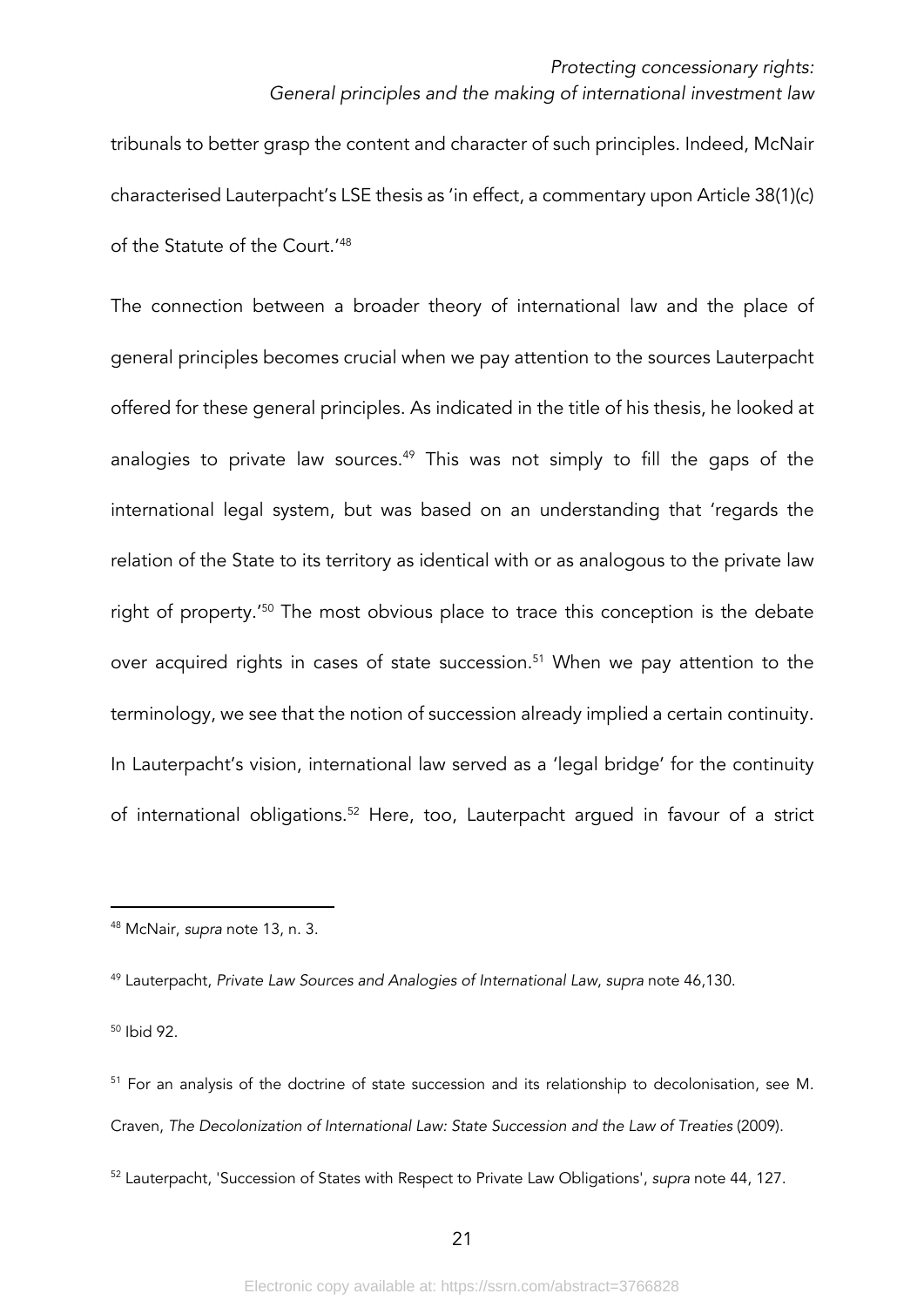analogy to private law principles since the problems were 'identical'.<sup>53</sup> In the case of state succession, as in the case of death of any legal subject, 'the purpose of the law should be, and in fact is, to preserve acquired rights and maintain the continuity of law.'54

He asked, 'is he [the new sovereign] bound by the obligation of the former sovereign, because he finds it convenient to be so, or because international law imposes upon him that duty<sup>'?55</sup> For Lauterpacht, international law, rather than the will of the state, was the source of rights that made the coming into being of 'new' states possible.<sup>56</sup> Recognition became the topic of Lauterpacht's first book after the war.<sup>57</sup> As Koskenniemi put it, recognition was the 'master technique establishing the connection between the abstract rule and its concrete manifestation.'58 Recognition provided the technique to make international law the source of new sovereignty. Combining these two strands of thought, international law as the source for the right for the constitution of a new state and international law as concerned with a continuation of obligations,

- <sup>55</sup> Lauterpacht, Private Law Sources and Analogies of International Law, supra note 46, 126.
- <sup>56</sup> Lauterpacht, 'Succession of States with Respect to Private Law Obligations', *supra* note 44, 127.

<sup>57</sup> H. Lauterpacht, *Recognition in International Law* (1947).

<sup>53</sup> Lauterpacht, *Private Law Sources and Analogies of International Law*, *supra* note 46, 125.

<sup>54</sup> Lauterpacht, 'Succession of States with Respect to Private Law Obligations', *supra* note 44, 126.

<sup>58</sup> Koskenniemi, *supra* note 39, at 383.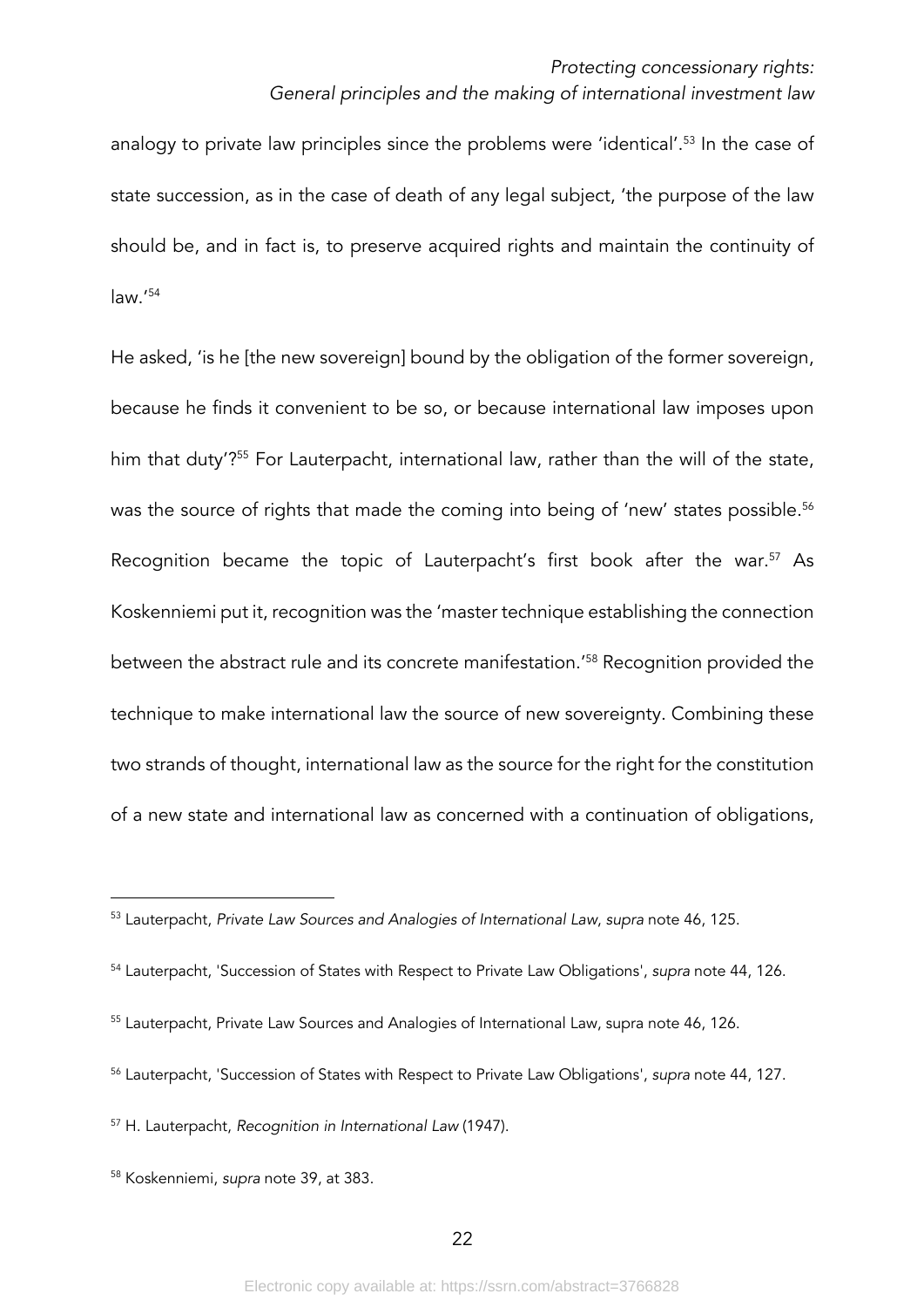we can see how acquired rights become the focal point of the international legal regime. Lauterpacht regarded the protection of acquired rights as the basic function of law, which had to be regulated 'by a rule of law independent of the will of the actual successor.'59

# *5.2.Acquired rights and unjust enrichment*

McNair's body of work was also informed by an interest in treaty law and contract, and he shared Lauterpacht's orientation towards analogies from private law sources.<sup>60</sup> McNair based his conceptualisation of international law and property on the distinction of *imperium* and *dominium*, understood as 'the imperium or sovereignty which belongs to the State, and the dominium or property which belongs to the individual.'61 The distinction between *imperium* and *dominium* lies at the heart of the notion of acquired rights, which are considered to be part of the sphere of *dominium* and thereby unaffected by changes in *imperium*. The analytic terms of *imperium* and *dominium* are the basis for an imagined distinction between the political and the economic sphere. The Austrian international lawyer, Alfred Verdroß, had written

<sup>59</sup> Lauterpacht, *Private Law Sources and Analogies of International Law*, *supra* note 44, at 129.

<sup>60</sup> W. W. Buckland and A. McNair, *Roman Law and Common Law: a Comparison in Outline* (1936); A. McNair, 'The Effects of Peace Treaties upon Private Rights' (1941) 7 *Cambridge Law Journal* 379; A. McNair, *The Law of Treaties* (1961).

<sup>61</sup> McNair, 'The Effects of Peace Treaties upon Private Rights', *supra* note 60, at 381.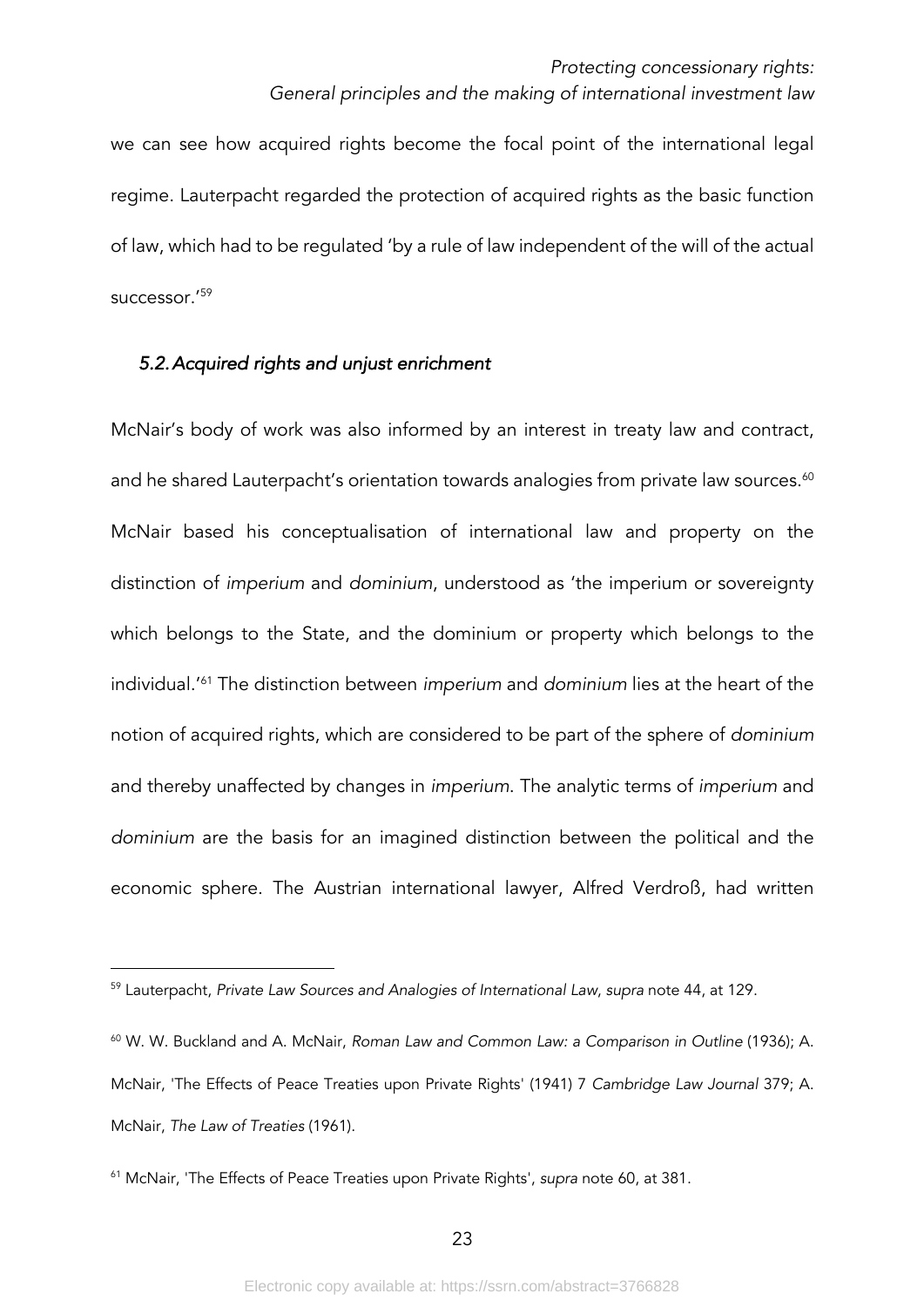extensively on general principles and acquired rights in international law, and was cited by both Lauterpacht and McNair. Verdroß' arguments and ideas show the connection between the economists and the international lawyers of the interwar period. In his Hague lecture on *Règles internationales concernant le traitement des étrangers* of 1931, Verdroß explicitly distinguished between the rules for the treatment of foreigners in general and the rules pertaining especially to the economic sphere.62 Verdroß argued on the basis of a distinction between *imperium* and *dominium* that the latter should be 'autonomous'.63 He referred to the World Economic Conference in Geneva in 1927, co-organised by the International Chamber of Commerce and the League of Nations, which was the place for advancing liberal politics for thinkers such as Röpke, Hayek and Haberler.<sup>64</sup> In line with these thinkers, in Verdroß' argument, the necessity of a distinction between the political and the economic sphere arose out of the assumption that a functioning economic system depended on private property and free trade.<sup>65</sup>

<sup>63</sup> Ibid, 389.

<sup>62</sup> A. Verdroß, 'Règles internationales concernant le traitement des étrangers' (1931) 37 *Recueil des cours de l'Académie de Droit International de la Haye*, 325.

<sup>64</sup> Q. Slobodian, *Globalists: The End of Empire and the Birth of Neoliberalism* (2018) 30.

<sup>65</sup> Verdroß, 'Règles internationales concernant le traitement des étrangers' *supra* note 62, at 396.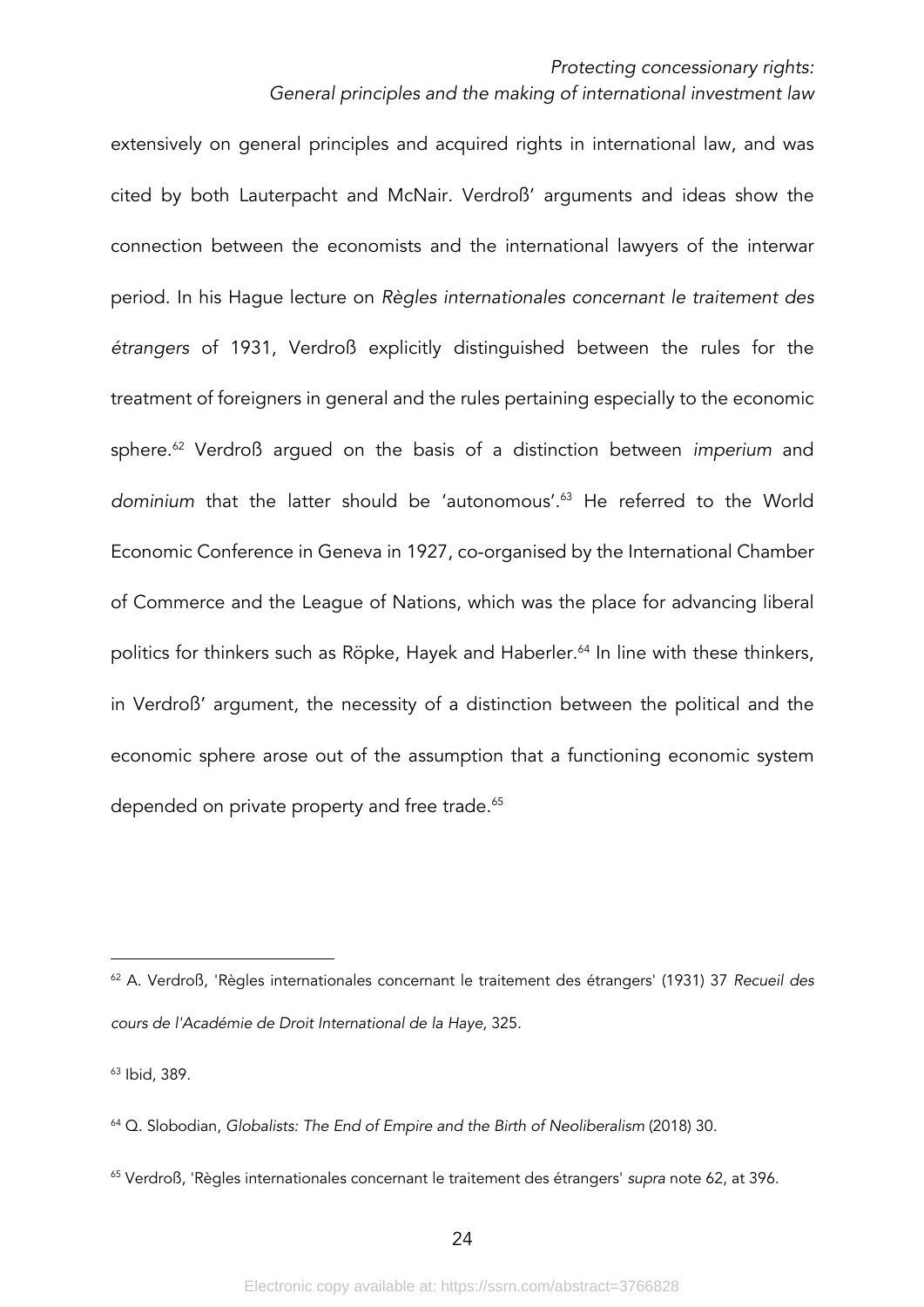One of the most difficult questions was the relationship between sovereignty and acquired rights. Most authors were of the opinion that a change in the sovereign did not affect private rights *per se*. <sup>66</sup> However, this position did not provide an answer to the question whether the 'new' state had to respect those rights after succession. In 1941 McNair wrote that 'once the cession has taken place the dominium is at the mercy of the new sovereign.<sup>'67</sup> A similar argument was made by Kaeckenbeeck, the president of the Arbitral Tribunal of Upper Silesia, in 1937 when reflecting on the status of acquired rights.<sup>68</sup> 'The question when the legislature should overrule vested rights or capitulate before them is always and exclusively a question of policy, of public interest, which the state alone is competent to decide [and] almost every social change, almost all so-called progress, plays havoc with some vested rights.'69 These positions built on the distinction between *imperium* and *dominium*, but did not limit sovereignty in and of itself. Rather they appeared to insist on the primacy of *imperium* over *dominium*. This primacy, however, came with a catch: that of compensation.

<sup>66</sup> *German Settlers in Poland* [1923] (Advisory Opinion) PCIJ (ser B) No 6.

<sup>67</sup> McNair, 'The Effects of Peace Treaties upon Private Rights' *supra* note 60, at 384.

<sup>&</sup>lt;sup>68</sup> For a detailed account of the proceedings see G. Kaeckenbeeck, 'The Character and Work of the Arbitral Tribunal of Upper Silesia' (1935) 21 *Transactions of the Grotius Society,* 27-44.

<sup>69</sup> G. Kaeckenbeeck, 'The Protection of Vested Rights in International Law' (1936) 17 *British Yearbook of International Law* 1-18, at 15.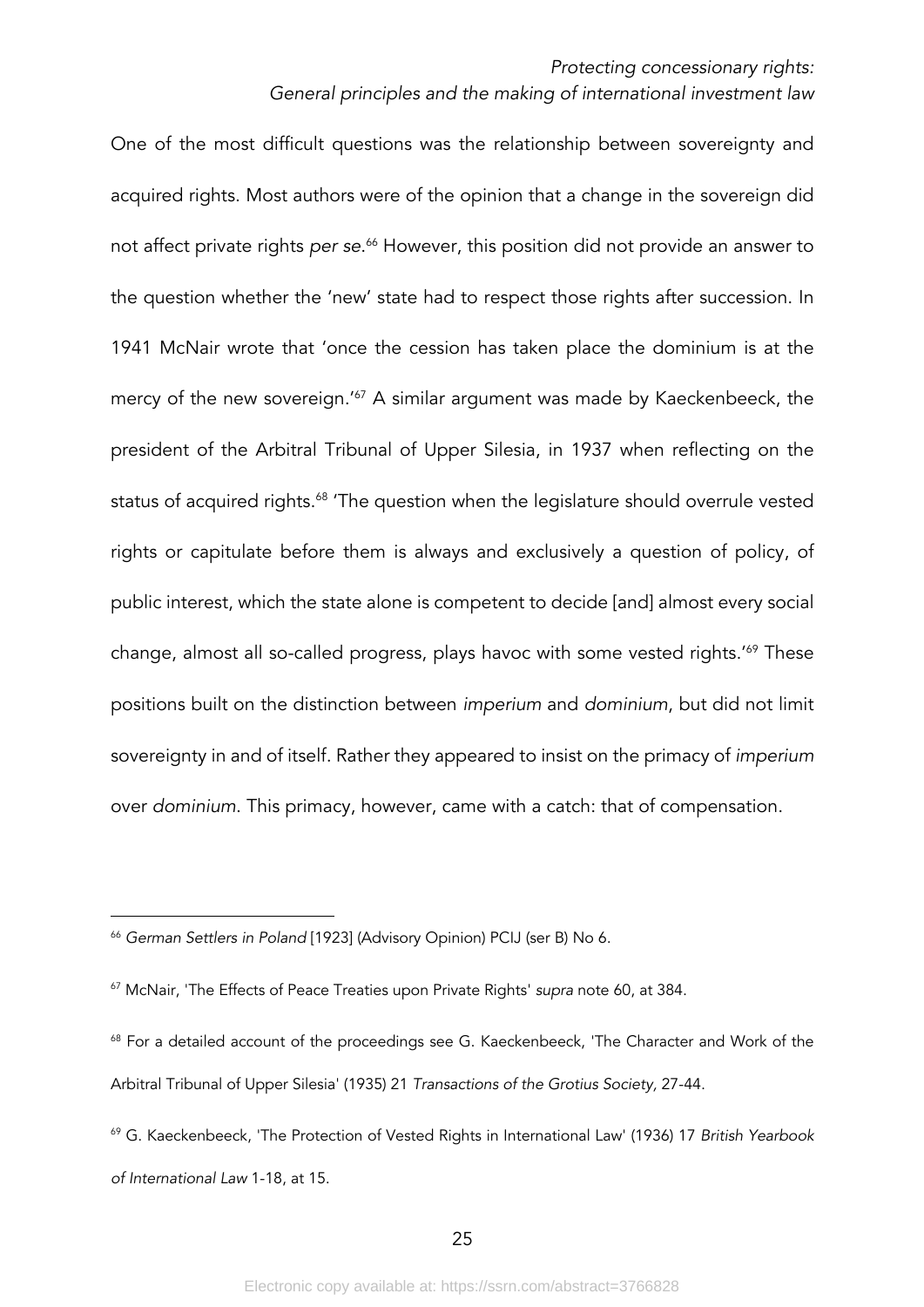The state's prerogative over legality and illegality of the act of confiscation required an international minimum standard of compensation. Indeed, Kaeckenbeeck's article on acquired rights ends with a section on compensation calling for the establishment of a flexible international standard. He argued that the question of the legality of 'the suppression' of a vested right is solely for the national jurisdiction to decide. The question of compensation for the imposition of 'the economic sacrifice demanded on behalf of the community' is, to some extent, one that could be bound to an  $'$ international minimum standard for equitable compensation $'$ .<sup>70</sup> The debate over the appropriate standard of compensation took on particular prominence in the form of the two conceptions of the Hull Formula and the Calvo Doctrine and continues until today.71 The Hull Formula goes back to a 1938 letter by US Secretary of State Cordell Hull after the nationalisation of US interests in Mexico and prescribed 'prompt, adequate and effective compensation.<sup>'72</sup> The Calvo Doctrine was developed by the Argentine jurist Carlos Calvo in the 19<sup>th</sup> century and prescribed the primacy of

<sup>70</sup> Ibid ,15-6.

<sup>&</sup>lt;sup>71</sup> In 1961 Shawcross defended the proposition that acquired rights of foreigners were always protected under the standard of compensation of the 'Hull formula'. H Shawcross, 'The Problems of Foreign Investment in International Law' (1961) 102 *Recueil des cours de l'Académie de Droit International de la Haye* 335-93, at 351.

<sup>72</sup> R. Dolzer and C. Schreuer, *Principles of International Investment Law* (2012) 2.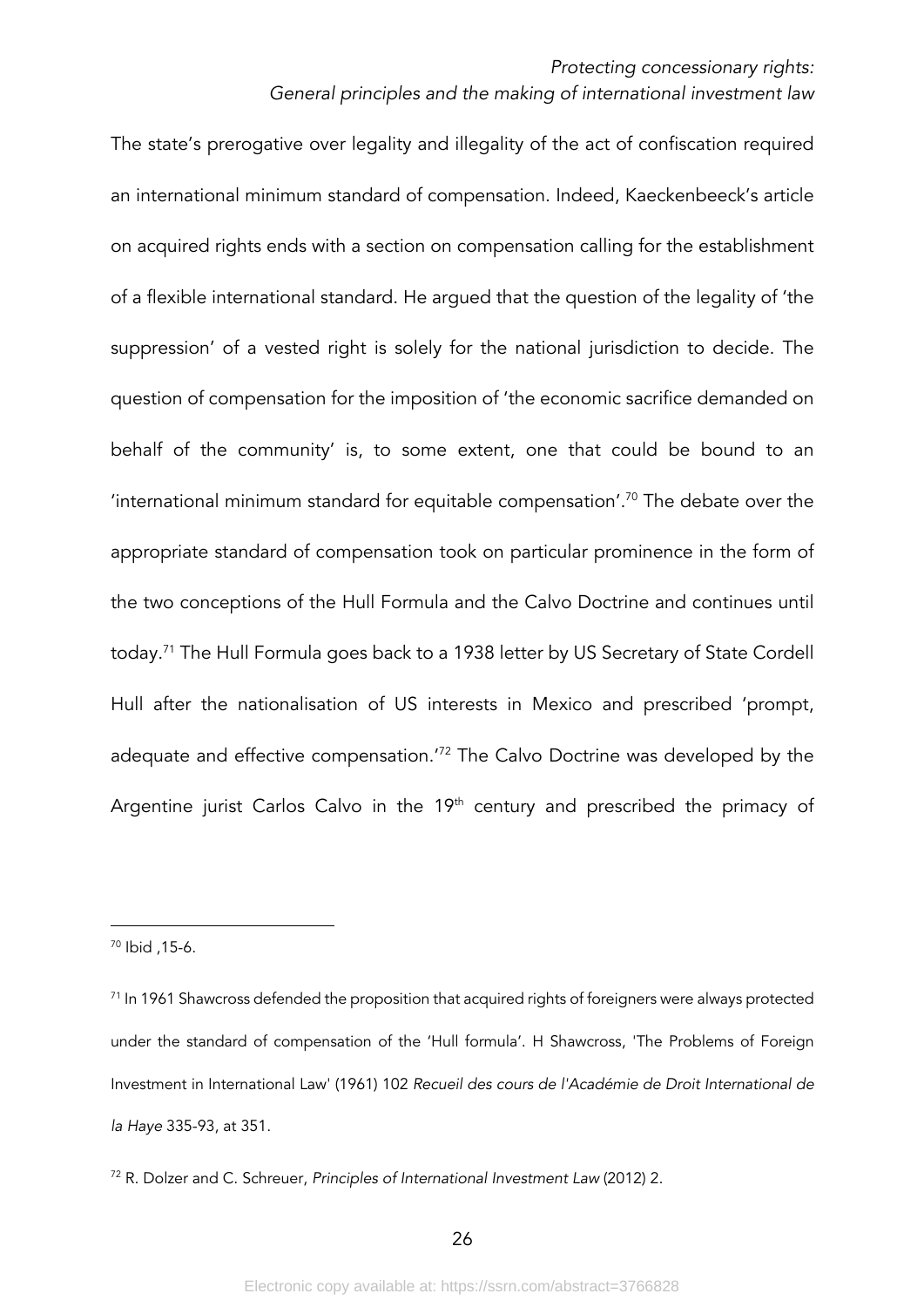domestic law over an international standard of compensation.<sup>73</sup> What is often overlooked in the literature is the related but slightly different concept of unjust enrichment.<sup>74</sup> The principle is at the heart of the connection of acquired rights and compensation as described by O'Connell: 'The juridical justification for the obligation to pay compensation is to be found in the concept of unjustified enrichment, which lies at the basis of the doctrine of acquired rights.'75 It has been relied on to argue for the application of the Hull Formula, rather than the Calvo Doctrine, and thus in favour of an international minimum standard rather than domestic discretion.<sup>76</sup> It is considered to provide a remedy precisely when there is no clear breach of law, but 'in cases when justice in a very fundamental sense requires it.'77 Thus, at least the common law conception of the notion is rooted in an idea of natural law.78

<sup>73</sup> Ibid ,1-2.

<sup>74</sup> For an account of the relationship of state succession and unjust enrichment, see Lauterpacht, *Private Law Sources and Analogies of International Law, supra* note 46, 133.

<sup>75</sup> D. P. O'Connell, 'Economic Concessions in the Law of State Succession' (1950) 27 *British Yearbook of International Law* 93-124, at 121.

<sup>76</sup> C.Schreuer, 'Unjustified Enrichment in International Law' (1974) 22(2) *American Journal of Comparative Law* 281-301, at 285.

<sup>77</sup> D. P. O'Connell, 'Unjust Enrichment' (1956) 5(1) *American Journal of Comparative Law* 2-16, at 2.

<sup>78</sup> Ibid 4.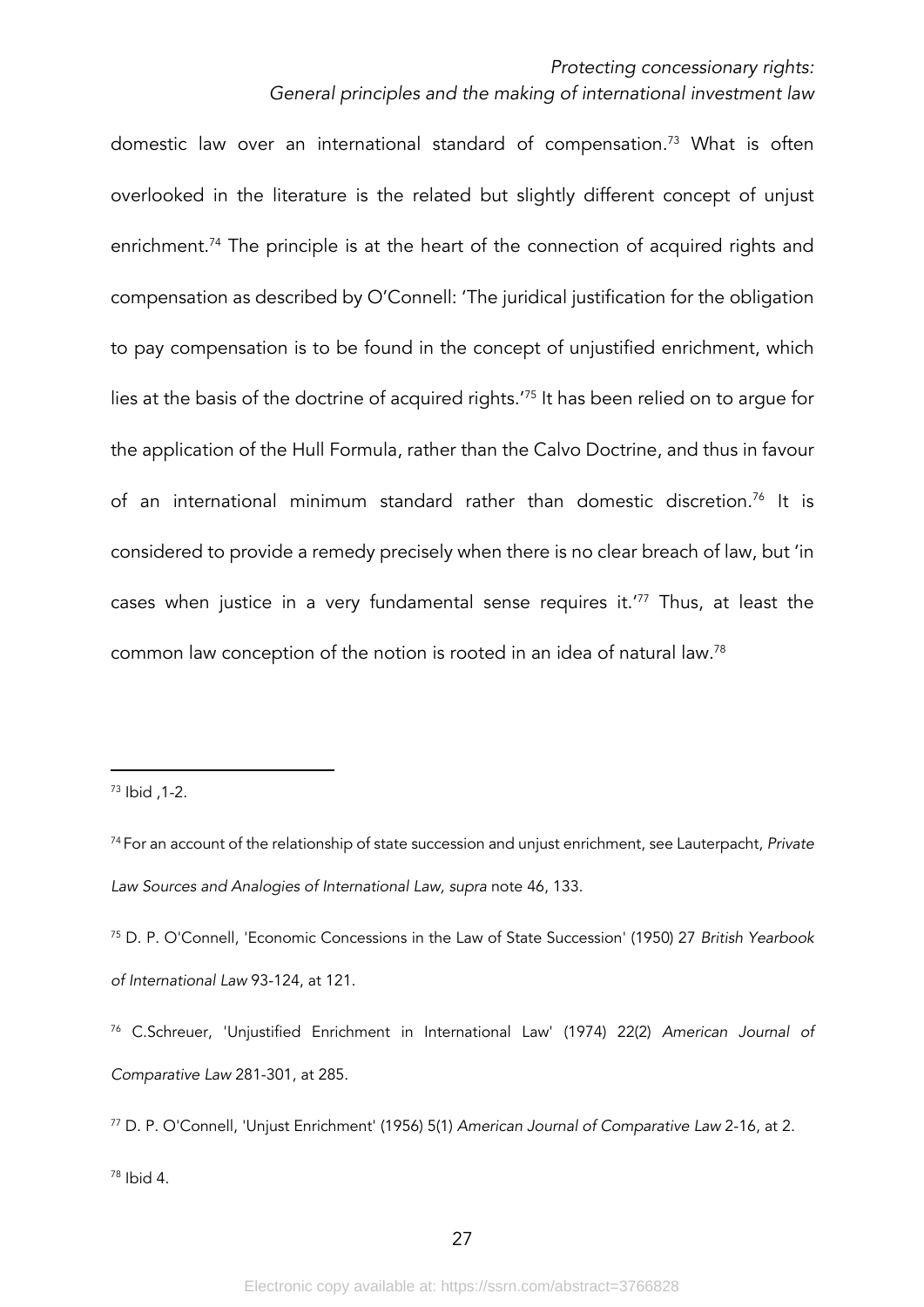For my purposes, the most important category of acquired rights are concession agreements, which Lauterpacht characterised as a 'rather frail and undefined category of rights' in 1927.79 Verdroß also only mentioned concession agreements as one iteration of an acquired right in 1931.<sup>80</sup> There was indeed little to be said about concession agreements as a matter of public international law in the interwar period. Some peace treaties stipulated specific rules for the treatment of concessions, as in the *Palestine Railway Arbitration*, but there were only a few cases involving such contracts. Lauterpacht had only reluctantly included a note on the *Lena Goldfields Arbitration* in the Annual Digest of 1930.81 By the time McNair wrote his article *The General Principles of Law Recognized by Civilized Nations* in 1957, the situation had changed, and the fate of concession agreements had become a major concern, discussed as internationalisation of contracts.<sup>82</sup> The oil arbitrations, as a practical concern, had put concession agreements and arbitrations between states and companies at the centre of attention.<sup>83</sup> In his article, McNair did not offer a conclusive

<sup>79</sup> Lauterpacht, 'Succession of States with Respect to Private Law Obligations', *supra* note 44, at 133.

<sup>80</sup> Verdroß, 'Règles internationales concernant le traitement des étrangers', *supra* note 62, at 364.

<sup>81</sup> *The Lena Goldfields Arbitration* Annual Digest of Public International Law Cases - Years 1929 and 1930, starting pages 3 and 426 (cases nos 1 and 258).

<sup>82</sup> Sornarajah, *supra* note 7, at 289-99.

<sup>83</sup> L. Rönnelid, 'The Emergence of Routine Enforcement of International Investment Law - Effects on Investment Protection and Development' (Dissertation Thesis, Uppsala University, 2018) 83. Verdroß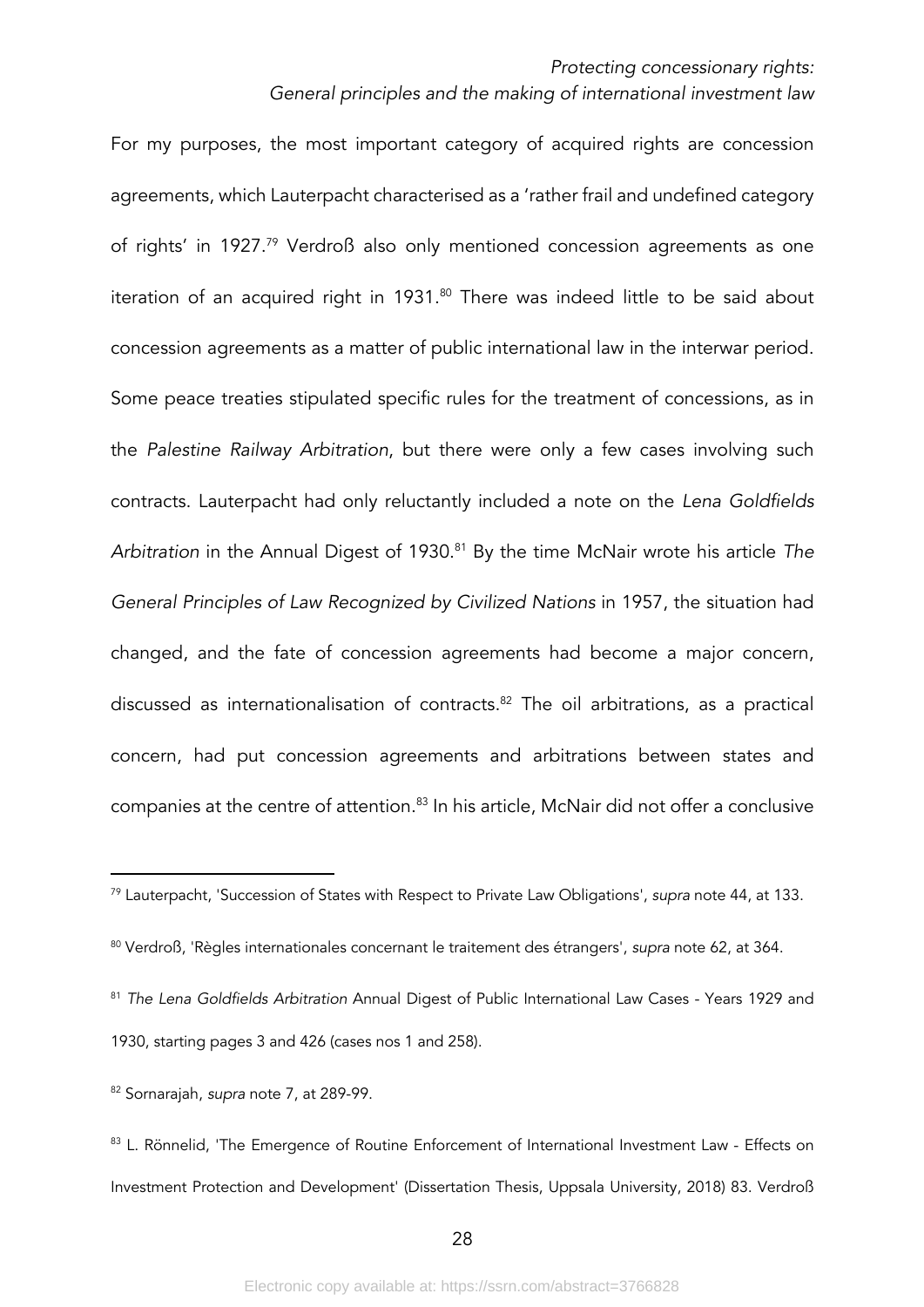list of general principles in existence, but he gave two examples of 'likely candidates[s], among many, for recognition.'84 It comes as no surprise that the two doctrines he proposed were 'unjust enrichment' and 'acquired rights'.<sup>85</sup> We see here that the scope of the natural law element that was at play in different versions in all the above accounts was the protection of contract and property from the sovereign sphere.

McNair did not rely on a notion of natural law, as Lord Asquith did, but emphasised the implied or explicit consent of the parties to the contract. This could be found in the clauses discussed above or in the reference to arbitration in the concession agreement itself.<sup>86</sup> However, traces of natural law resembling Lord Asquith's argument can still be found in McNair as well as in Lauterpacht. The resort to 'equity' and 'justice', or one could argue to 'good faith' and 'reason' as guiding lights was deployed in explicit opposition to the positivist tradition.<sup>87</sup> Lauterpacht used the

also turned his attention to concession agreements and argued in a similar vein as McNair, see Verdroß, 'Quasi-international Agreements and International Economic Transactions', *supra* note 16 230.

<sup>84</sup> McNair, 'The General Principles of Law Recognized by Civilized Nations', *supra* note 13, at 15-6.

<sup>85</sup> Ibid. See also Friedmann, *supra* note 34, at 295-9.

<sup>86</sup> McNair, 'The General Principles of Law Recognized by Civilized Nations', *supra* note 13, at 7.

<sup>87</sup> Lauterpacht, *Private Law Sources and Analogies of International Law*, *supra* note 46, at 289-99. 'Law is not a spiritless and self-sufficient mechanism.' Lauterpacht, 'Succession of States with Respect to Private Law Obligations', *supra* note 44, at 128. For an account of a positivist conception of the notion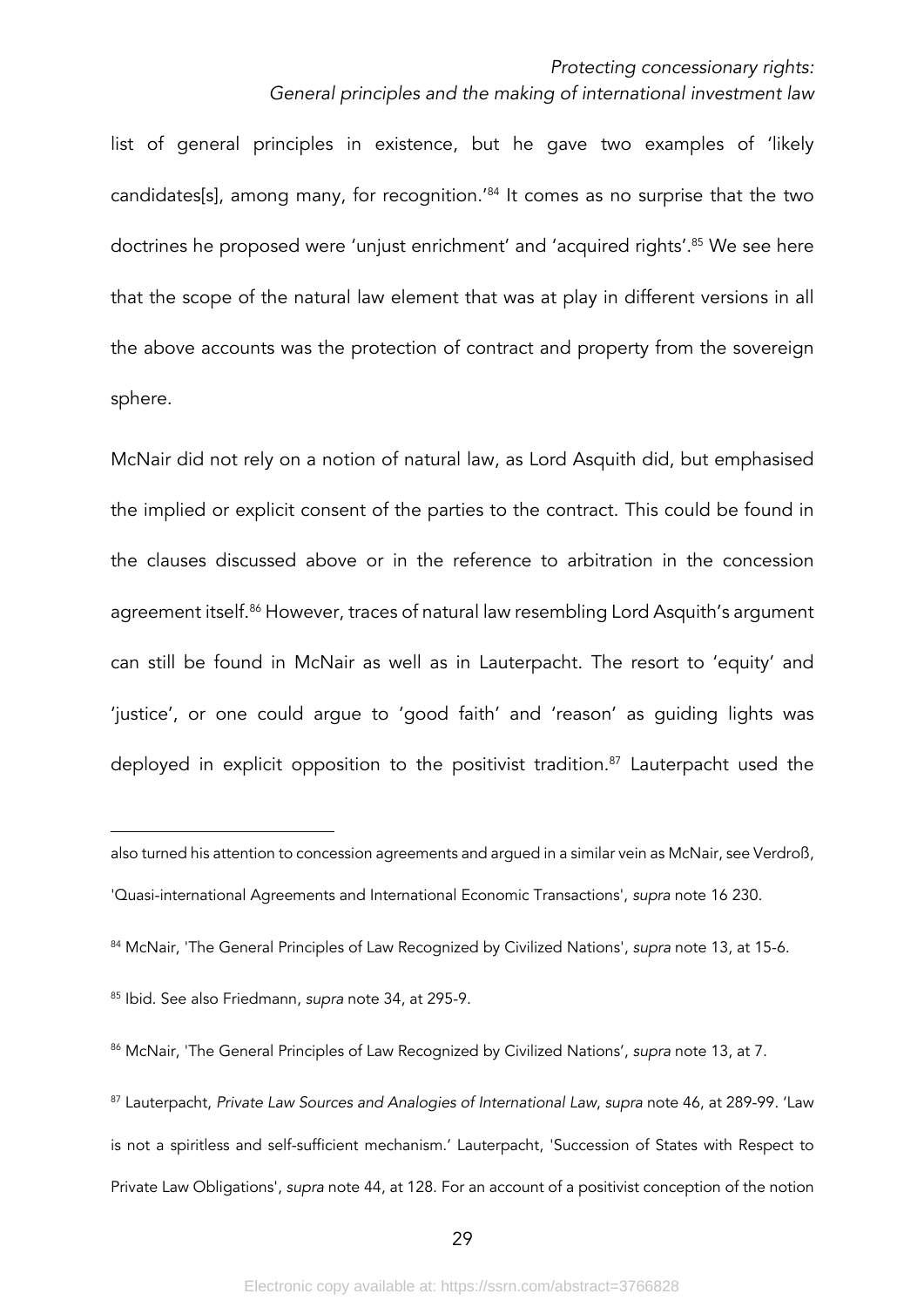langue of ethics when discussing state succession. In citing Charles Cheney Hyde, he affirmed the argument that 'the ethical point of view tends in the direction of recognizing, (…) the principle of succession in the relation between States, that the practice of States tends in the same direction, and that a formal merger between ethics and law in this domain is only a question of time.<sup>'88</sup> Koskenniemi distinguishes Lauterpacht from launching '*simply* a naturalist critic of nationalism and sovereignty', but passages like the one cited above are important for showing the proximity between Lord Asquith's 'modern law of nature', McNair's 'new legal system' and Lauterpacht's vision of general principles for a seamless international law. It is precisely in this leap, in the short distance between the positivist stance and Lauterpacht's suggestion, that we find the door for the imposition of international legal rules on attempts by newly independent states to reorganise their economic systems. It is only through anchoring the international legal order in natural law that its imposition over domestic law could be made plausible. Here the particular was able to move to the universal.

<sup>&#</sup>x27;civilised' and its consequences for the binding character of international law see J. Kunz, 'Zum Begriff der "nation civilisée" im modernen Völkerrecht' (1927) 7(1) *Zeitschrift für Öffentliches Recht* 86-99.

<sup>88</sup> Lauterpacht, 'Succession of States with Respect to Private Law Obligations', *supra* note 44, at 128.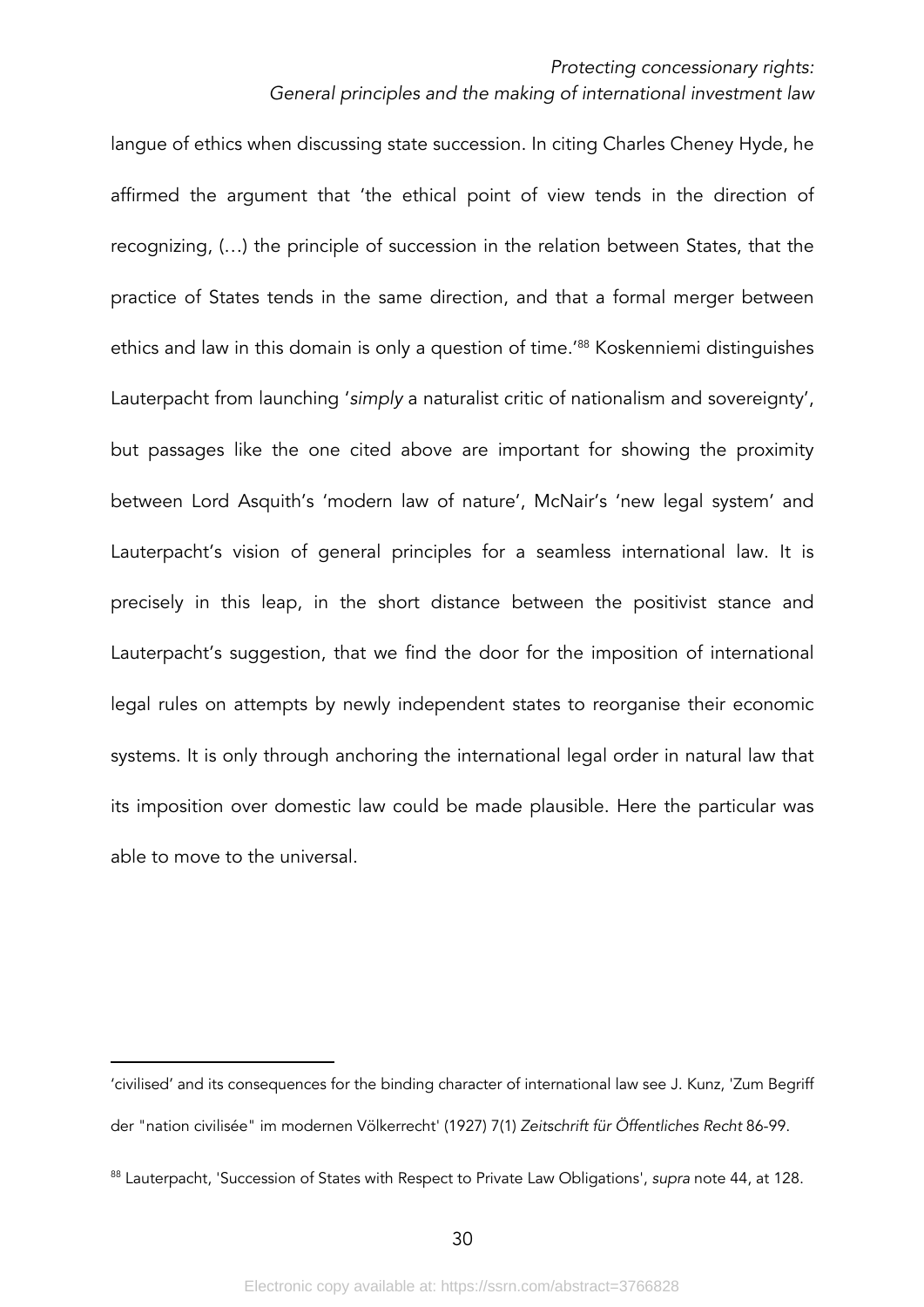# *5.3.From 'civilisation' to development*

McNair's 1957 article located the necessity of a new international legal order in the context of a conflict between the countries of the global North, on the one hand, and Socialist countries and countries of the global South on the other. The internationalisation of concession agreements, and thus the protection of contract and property, prevented 'new' states from changing ownership and distributional structures. Proponents of this imposition justified it through the racialised qualifier 'civilised' that morphed into the concept of development. The wording in McNair's article is indicative of this transformation. Concession agreements were now called 'economic development agreements<sup>'89</sup> and McNair explicitly connected general principles, concession agreements and development. In the introduction to his article, McNair contended that general principles are

likely to [enable] a legal system for the regulation of some of the now numerous contracts made between corporations (or, less commonly, individuals) belonging to countries which have capital and skill to spare, and the Governments of certain countries which have natural resources awaiting development but not enough capital or skill available for that purpose.<sup>90</sup>

<sup>89</sup> McNair, 'The General Principles of Law Recognized by Civilized Nations' *supra* note 13, at 1.

 $90$  Ibid.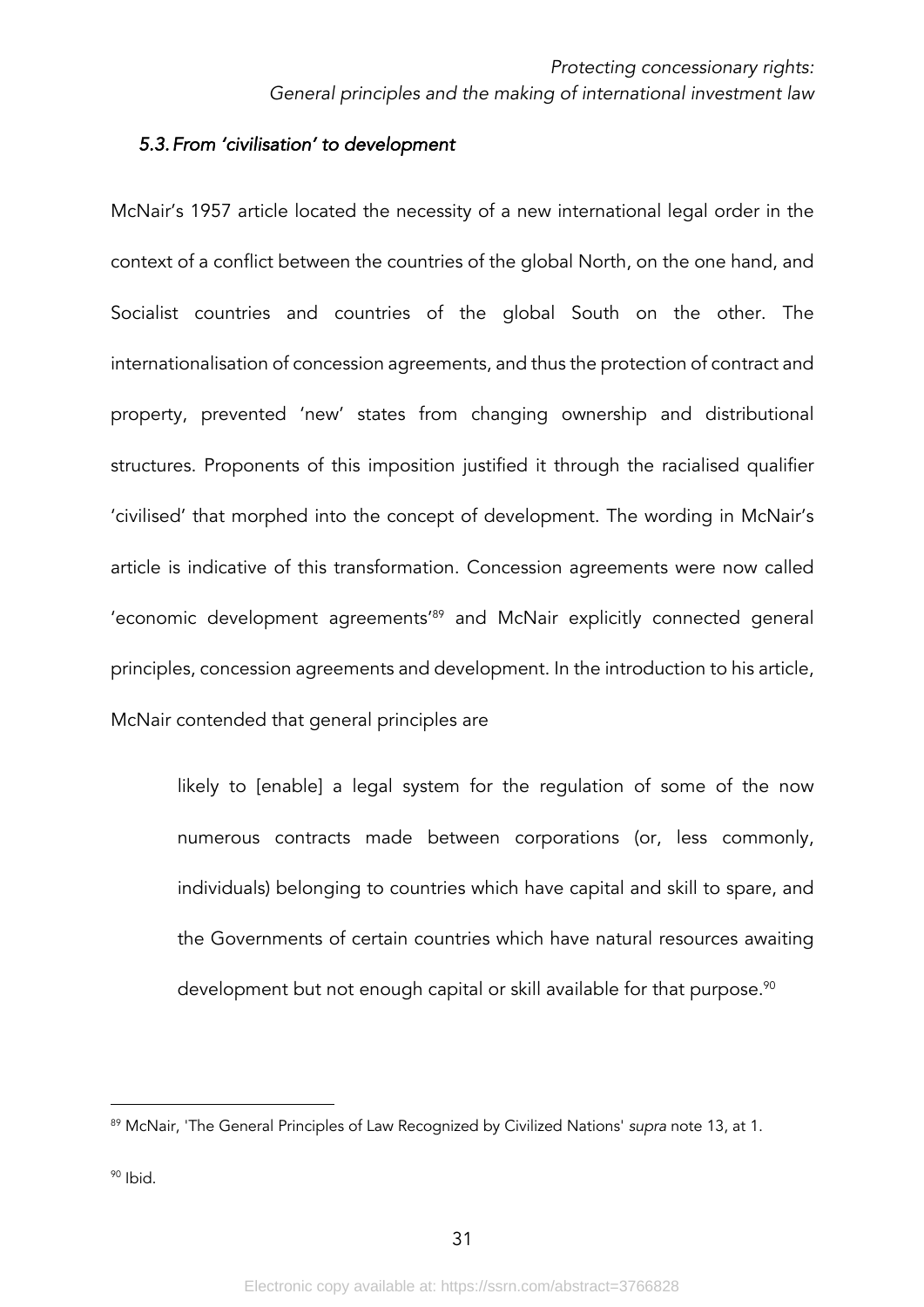In this linkage, McNair showed the continuity between the civilising mission of the 19<sup>th</sup> century and the development discourse of the 1950s.

He was careful to stress the economic perspective of his argument, speaking of material 'civilization' by which he did not want to 'suggest any moral superiority.'91 McNair distanced himself from superiority established on moral grounds, but he did not distance himself from superiority as such. In a move traced by many postcolonial writers, the difference was now located in technical superiority.<sup>92</sup> McNair relied on difference in the degree of legal sophistication to justify the imposition: 'It is believed that the provisions, for instance, of the Islamic law respecting economic development agreements are very inadequate, if indeed there are any at all.<sup>'93</sup> He argued that the application of general principles was necessary 'to a contract in which the legal systems of the two countries involved present a strongly marked contrast, both in content and in *stage of development.*' <sup>94</sup> Based on this distinction, McNair promoted a double standard for the application of general principles to contracts between states and companies. In the relationship between a Western state and a company, the

 $91$  Ibid, at 2.

<sup>&</sup>lt;sup>92</sup> For a detailed account of the transformation of the notion of 'civilisation' to economic development in international law, see Pahuja, *supra* note 37.

<sup>93</sup> McNair, 'The General Principles of Law Recognized by Civilized Nations', *supra* note 13, 4.

<sup>&</sup>lt;sup>94</sup> Ibid (emphasis added), 1.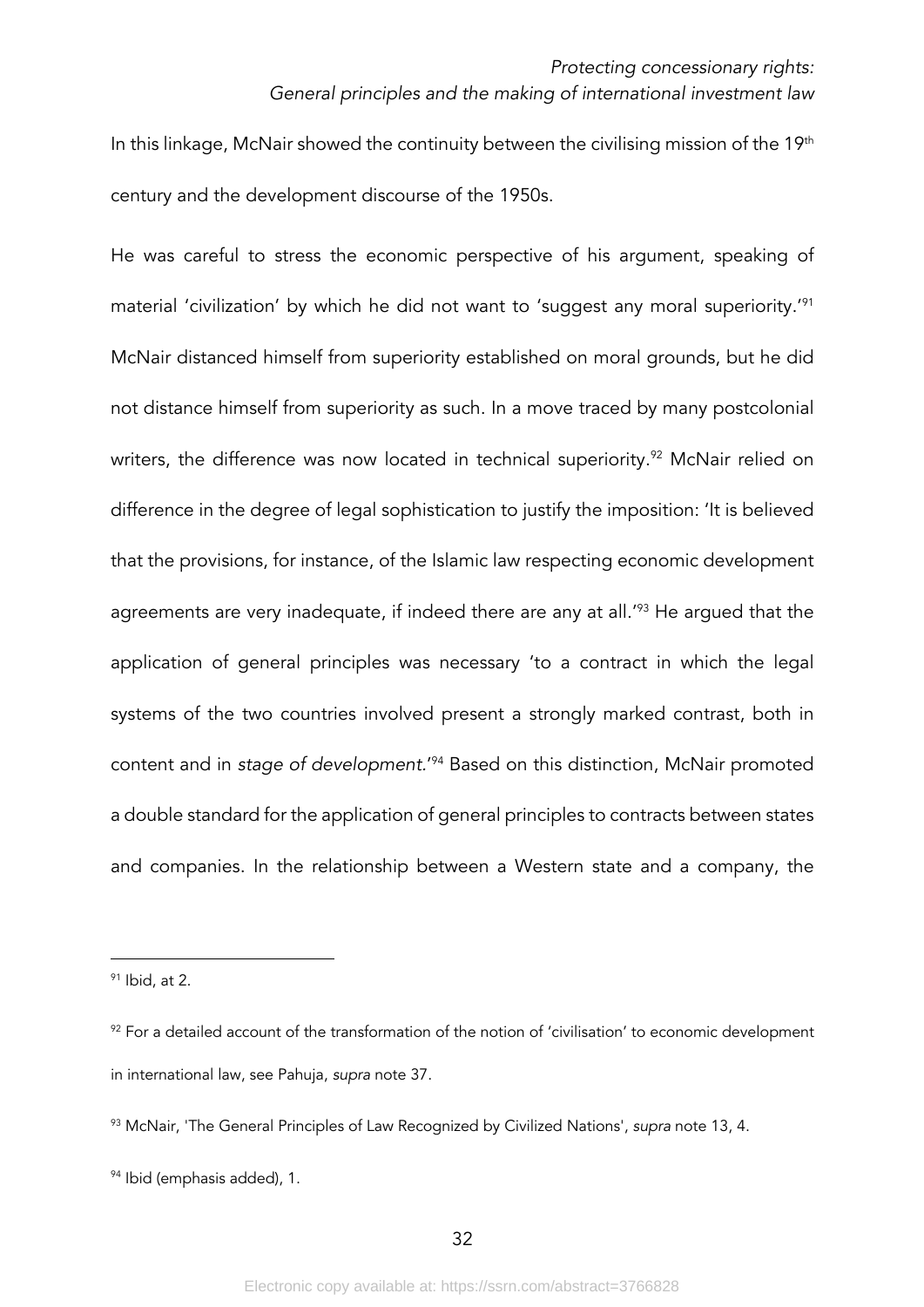sovereign kept the prerogative of defining the legal environment for the operations of a company. In the relationship between a 'new' state and a company, the sovereign state and the company were equalled on two grounds. On the one hand, the company achieved quasi-sovereignty by elevating contracts to the status of treaties and thus making it much harder to unilaterally change their terms.<sup>95</sup> On the other hand, 'new' states were treated as private actors and considered to have renounced the sovereign prerogative to act in the public interest within that relationship.<sup>96</sup> The term 'civilised' thus enabled McNair to conceptualise contractual relations between a state and a company in the West differently than in the rest of the world.

If we now also consider Verdroß' terminology, we can see the relationship between 'civilisation', development and liberalism. Verdroß ascribed the failure of the League of Nations' Codification Conference of 1930, aiming at codifying multilaterally the responsibility of states for damage done in their territory to the person or property of foreigners, to a difference in the readiness to liberalise. 'Les Etats moins avancés' were proposing 'leurs idées peu libérales' which hindered the 'Etats avancés' from

<sup>95</sup> Anghie, *supra* note 14, at 234.

<sup>96</sup> Ibid. Confirming this point and on the role of corporations in the history of international law generally, see F. Johns, 'Theorizing the Corporation in International Law' in Anne Orford et al (eds), *The Oxford Handbook of the Theory of International Law* (2016) 635, 639.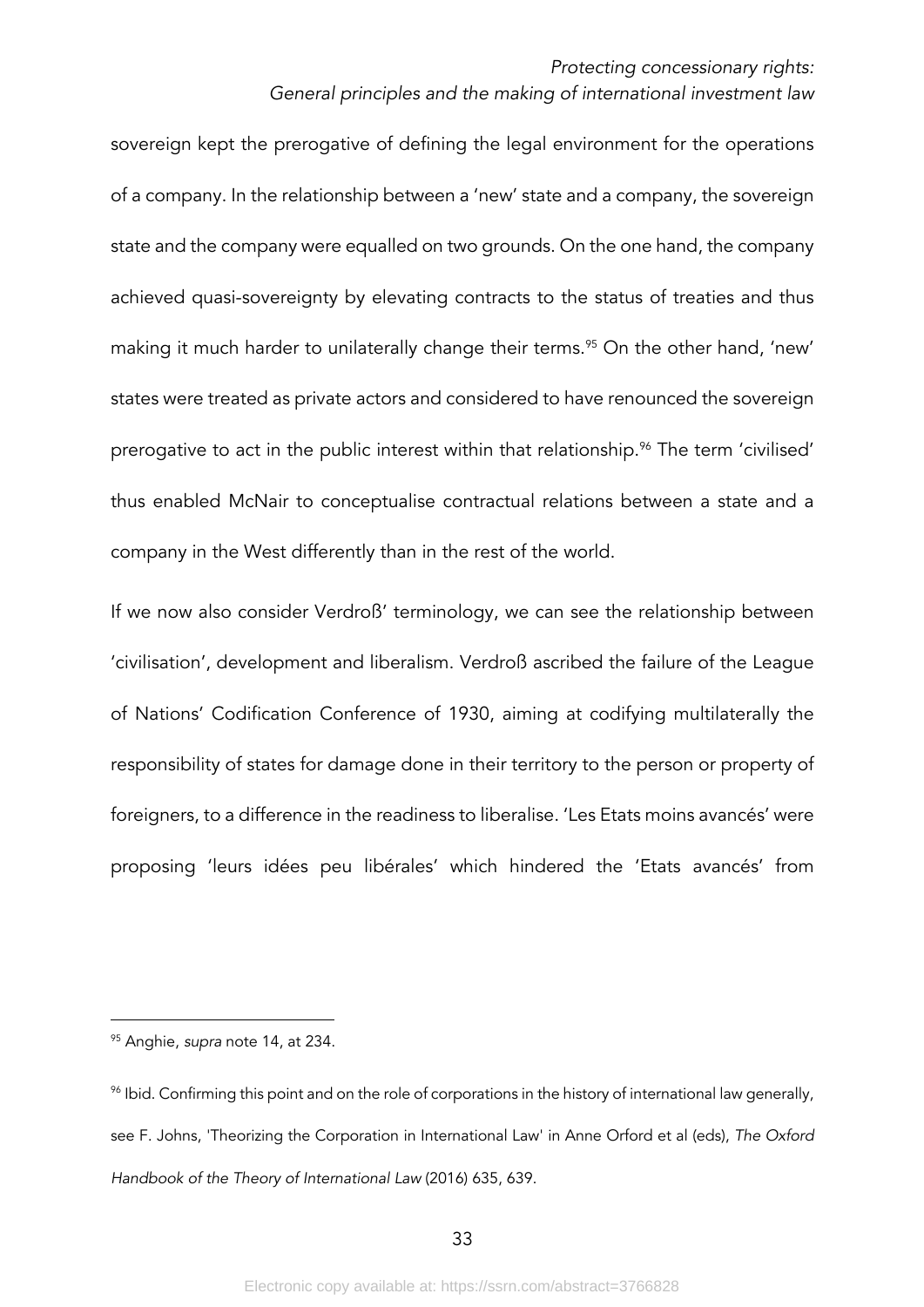codifying their progressive and modern ideas.<sup>97</sup> In explicit terms, Verdroß proposed that 'les Etats avancés' should establish this convention on their own and it would, hopefully by virtue of de facto application, become 'des vraies normes universelles'.<sup>98</sup> Thus, the actual relevance of the autonomy of the economic sphere was in regard to control over property in 'new' states, which appeared to not be liberal enough.

Self-determination and nationalisation as modes of resistance against colonial rule were difficult to square with the imposition of a transnational legal system on domestic matters. In his capacity as UN Special Rapporteur on Succession of States in Respect of Matters other than Treaties, Mohammed Bedjaoui argued in 1968 that concessionary rights could neither be regarded as acquired rights nor could there be talk of compensation that would not consider the profits made through the concessionary enterprise.<sup>99</sup> It was precisely the battle over the economic sphere of the 'newly' independent states that provided the background for the disputes over concession agreements. The resort to economic development superficially dispersed this tension and enabled the maintenance of Western control without claiming cultural

<sup>97</sup> Verdroß, 'Règles internationales concernant le traitement des étrangers', *supra* note 62, at 393.

<sup>98</sup> Ibid, 394.

<sup>99</sup> M. Bedjaoui, *First Report on Succession of States in Respect of Rights and Duties Resulting From Sources Other than Treaties* Yearbook of the International Law Commission vol II, 1968 Comm, 20 sess, UN Doc A/CN.4/204 (5 April 1968) 115-7.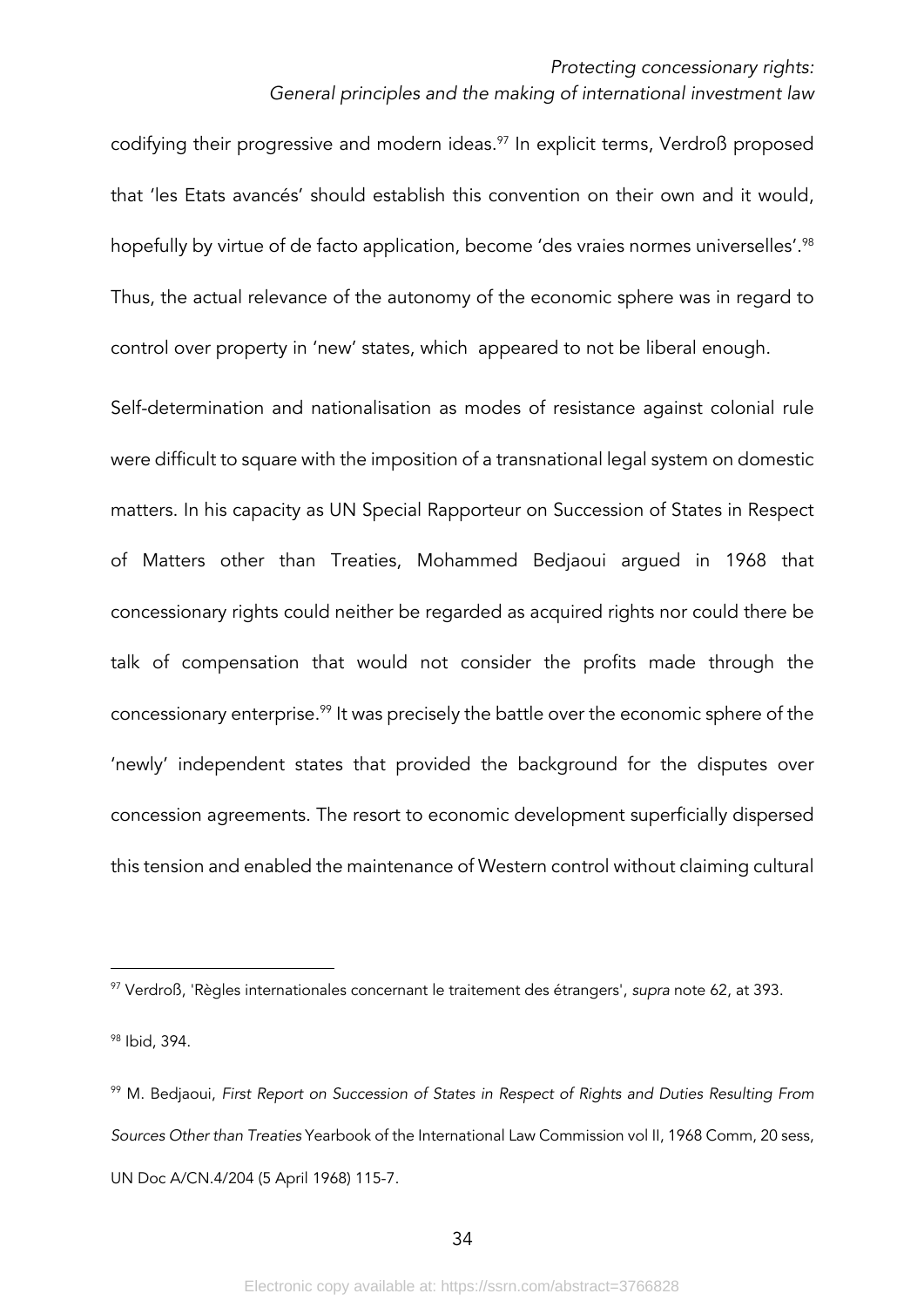inferiority.100 As Pahuja argues 'the separation of an economic sphere allows backwardness to be situated away from culture, preserving the dignity obtained by self-determination by attributing that backwardness to economic exploitation by the colonizer.'101 This exploitation could now be remedied with the help of Western nations. President Truman introduced the tools for this undertaking in his inaugural address when he called 'for capital investment in areas needing development.'102 He defined the horizon as development through economic growth for overcoming material underdevelopment. But in order to secure the necessary foreign 'help', as Truman would have it, the 'new' sovereign state had to accept McNair's new legal system.

#### 6. Conclusion

British international lawyers elevated the jurisdiction over concession agreements from the domestic to the international sphere through reference to 'general principles of law recognized by civilized nations'. The reliance on general principles indicates how internationalisation became authoritative. On one hand it was a matter of repetitive legal practice of cross-referencing that slowly grew into a line of precedent. This practice was based in the broader policy of companies and imperial governments

<sup>100</sup> Pahuja, *supra* note 37, at 54.

<sup>101</sup> Ibid, 65.

<sup>102</sup> H. S Truman, 'Inaugural Address' US Department of State, 20 January 1949.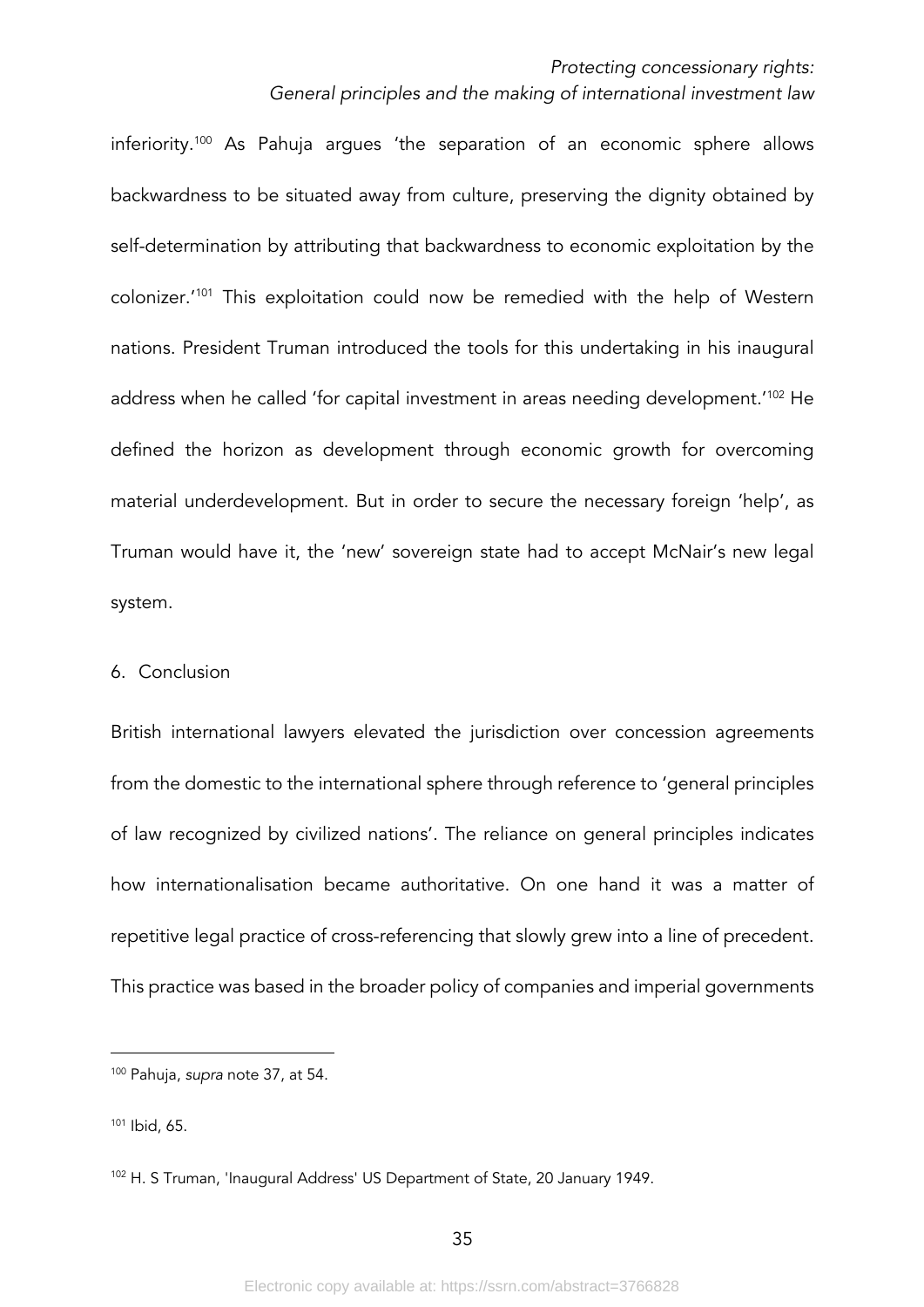#### *Protecting concessionary rights:*

#### *General principles and the making of international investment law*

protecting concession agreements from nationalisations. The concession granted to the British company Petroleum Development (Trucial Coast) Ltd by the Sheikh of Abu Dhabi and the arbitration arising out of a dispute over this concession stands as an example of these practices. On the other hand, the Arbitrator Lord Asquith characterised Islamic law as archaic and unsuited for modern economic transactions, such as interpreting oil concessions. In consequence, he applied English law by reference to 'general principles of law recognized by civilized nations' as an iteration of a 'modern law of nature'. It was by reference to the notion of civilisation that Islamic law was discarded, and British law moved up into the international sphere. The simultaneous claim of modernity and universal timelessness becomes visible as the paradox authorising this reasoning.

The legal arguments developed in the *Sheik of Abu Dhabi Arbitration* were not a unique instantiation of this argument. To the contrary, other arbitrations between British companies and states concerning resource concessions in the first half of the 20<sup>th</sup> century with the involvement of the same lawyers allowed them to establish a circle of self-referential precedents that constituted the authoritative legal foundation for the internationalisation of concession agreements. McNair stressed the fact that he was not suggesting anything novel with his reliance on general principles, but that there was an 'emerging consensus of opinion' supporting it, and that his goal was 'to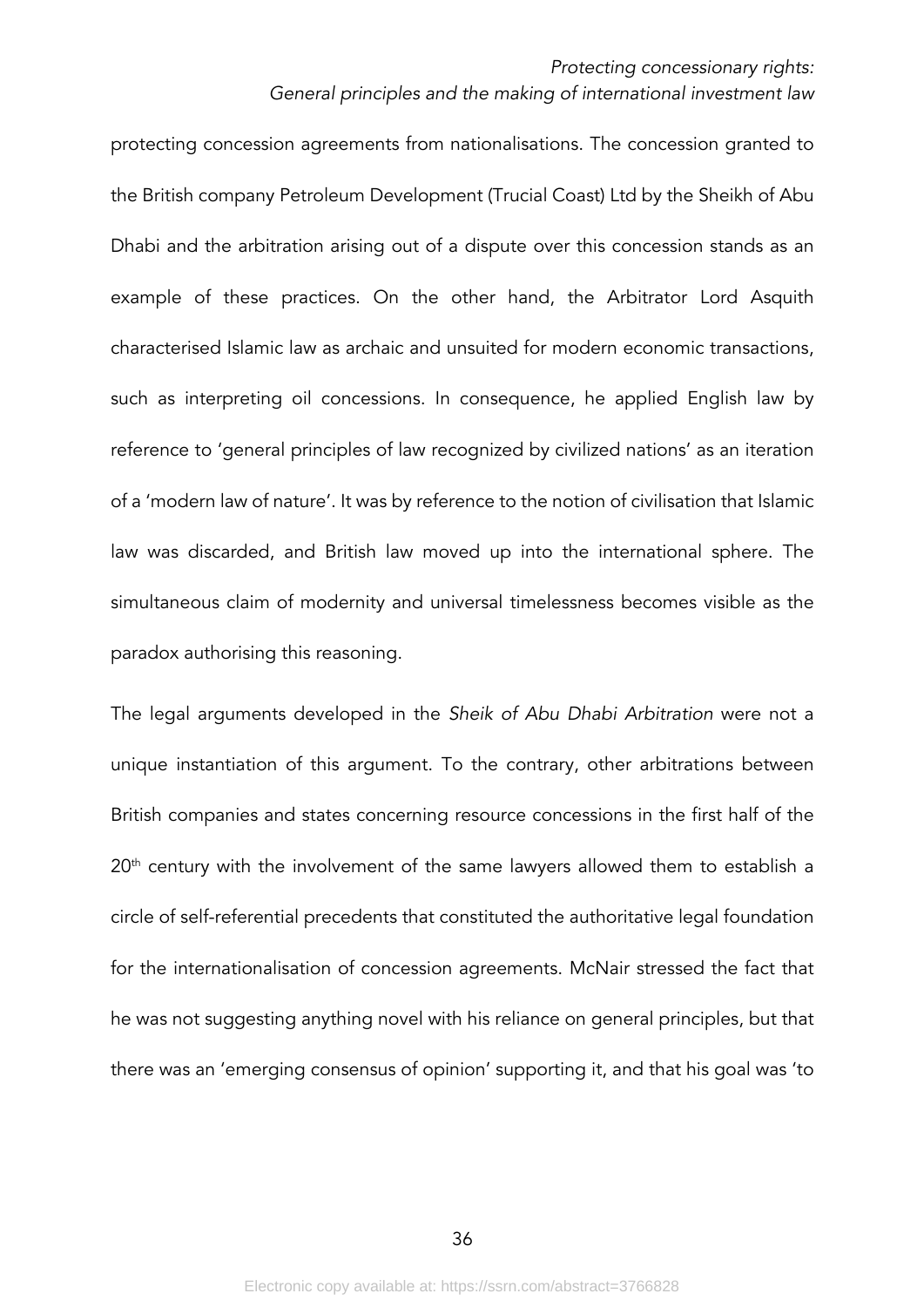take stock of this trend.'103 This consensus of opinion could certainly be found in the practice of the same British international lawyers. In light of this, the mode of reasoning was not a timeless and placeless iterations of 'the law', but the product of a joint effort between the British government, British companies and British international lawyers.

The theoretical underpinnings for the practice in the arbitrations are found in the scholarly writings of the same legal practitioners, such as Lauterpacht and McNair. They developed the relationship between 'general principles of law recognized by civilized nations', the protection of private property and the notion of 'civilisation' that enabled the elevation of jurisdiction over concession agreements to the international sphere. The argument for the international sphere rested on a hierarchisation of difference embedded in the notion of 'civilisation' that later turned into the notion of development after the Second World War. As Anghie describes it, the *Sheikh of Abu Dhabi Arbitration* is 'now regarded with a certain embarrassment.'104 Recalling Lord Asquith's condescending rhetoric, this comes as no surprise. But it is the tone and not

<sup>103</sup> McNair, 'The General Principles of Law Recognized by Civilized Nations', *supra* note 13, at 2.

<sup>104</sup> Anghie, *supra* note 14, at 226. Charles Brower reflects on the arbitration as follows: 'To Islamic eyes, the entire experience no doubt was redolent, if not an extension, of the old "Capitulations" system of extraterritorial courts administered by European powers.' C. N. Brower and J. K. Sharpe, 'International Arbitration and the Islamic World: The Third Phase' (2003) 97(3) *American Journal of International Law* 643-56, at 644.